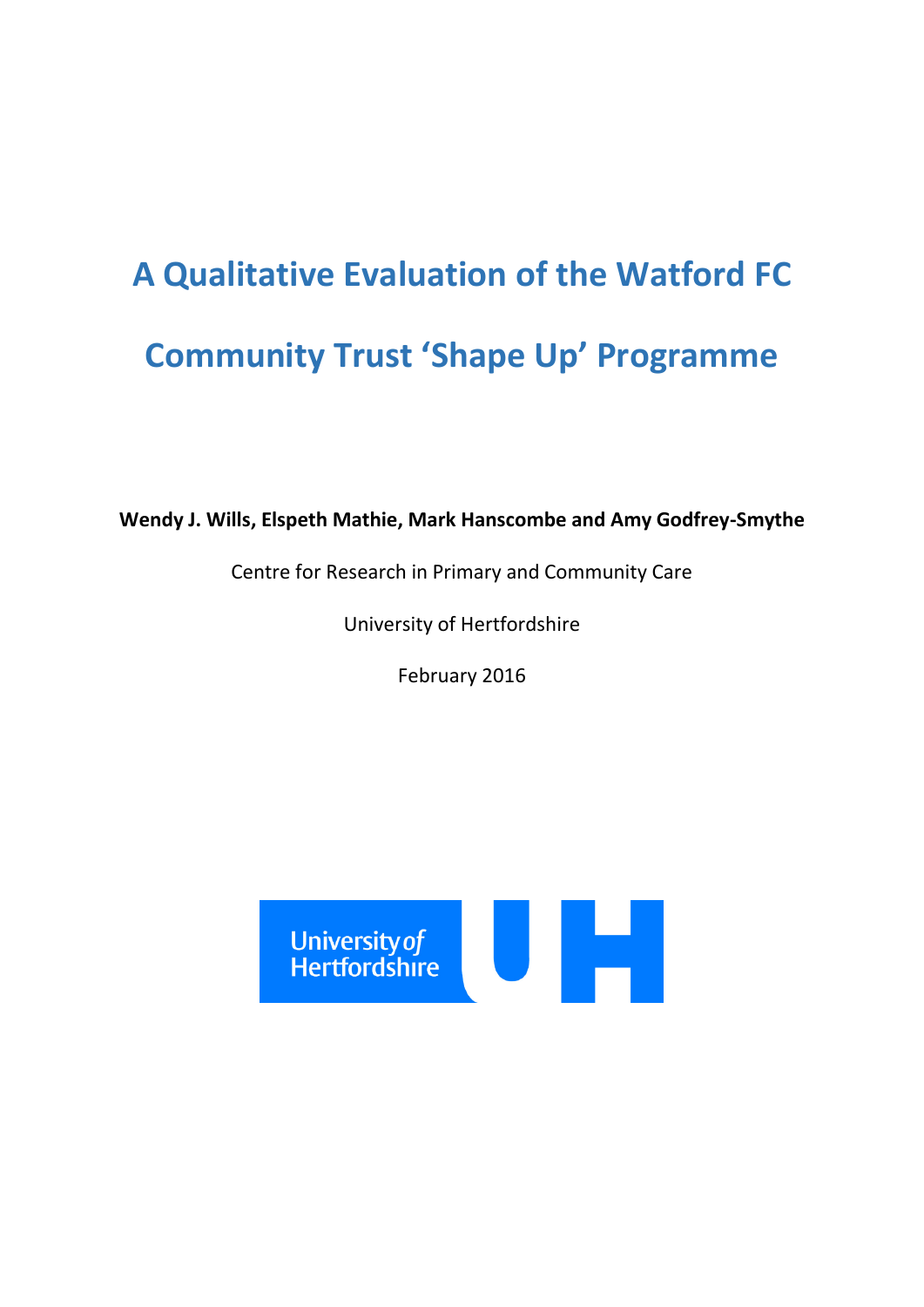# Table of contents

| Box 3. Comments about the knowledge and skills of the Shape Up team12       |
|-----------------------------------------------------------------------------|
|                                                                             |
| Box 4. Comments about the format and content of Shape Up14                  |
|                                                                             |
| Motivation and experience of developing and sustaining new habits15         |
| Box 5. Comments about motivation and developing and sustaining new habits16 |
|                                                                             |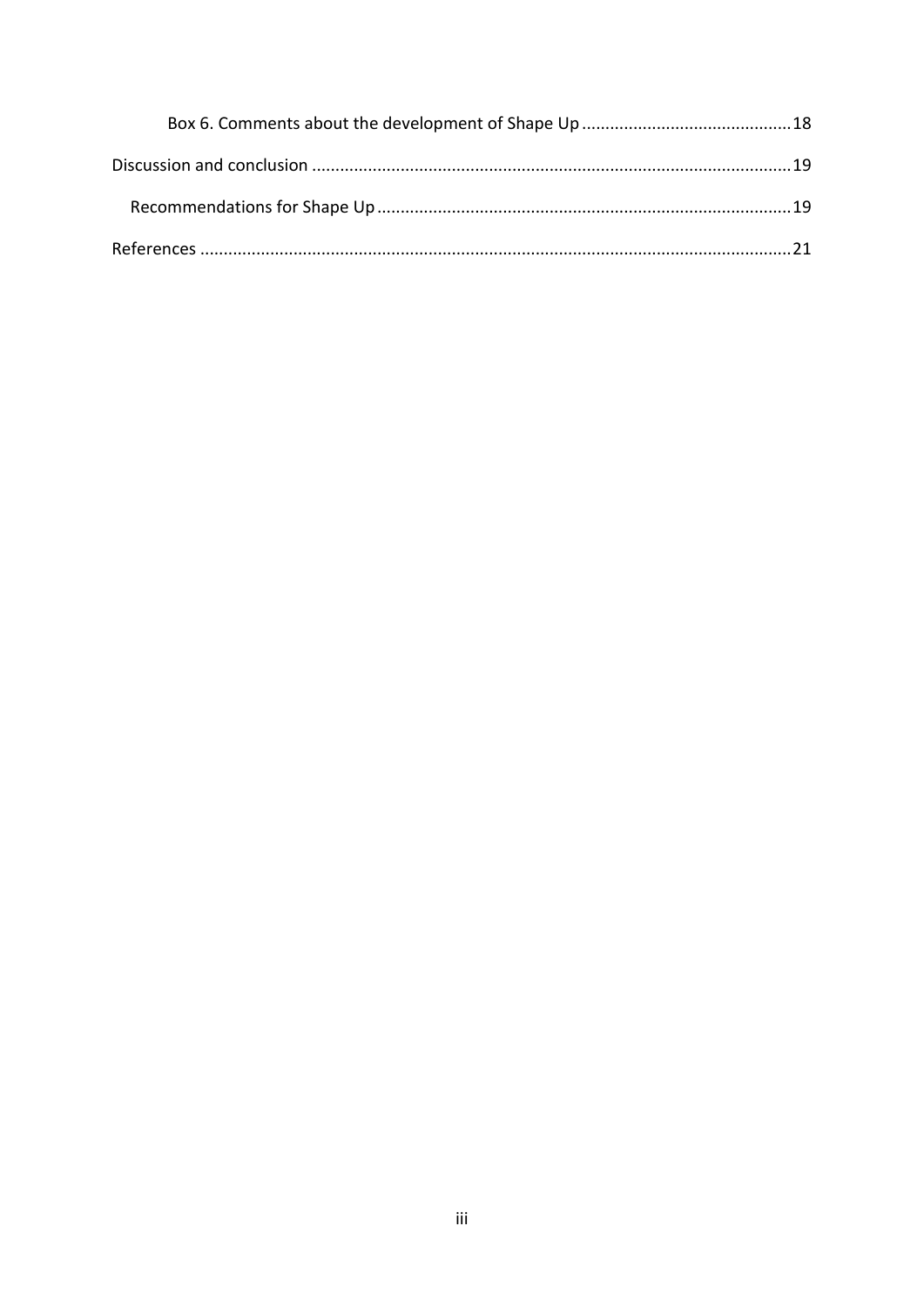# <span id="page-3-0"></span>Acknowledgements

We would like to wholeheartedly thank the Shape Up participants and staff for so willingly and generously giving their time and support to the research team.

Thank you to Adam Huntley and Jo Welch for their contributions to the design and data collection aspects of the evaluation.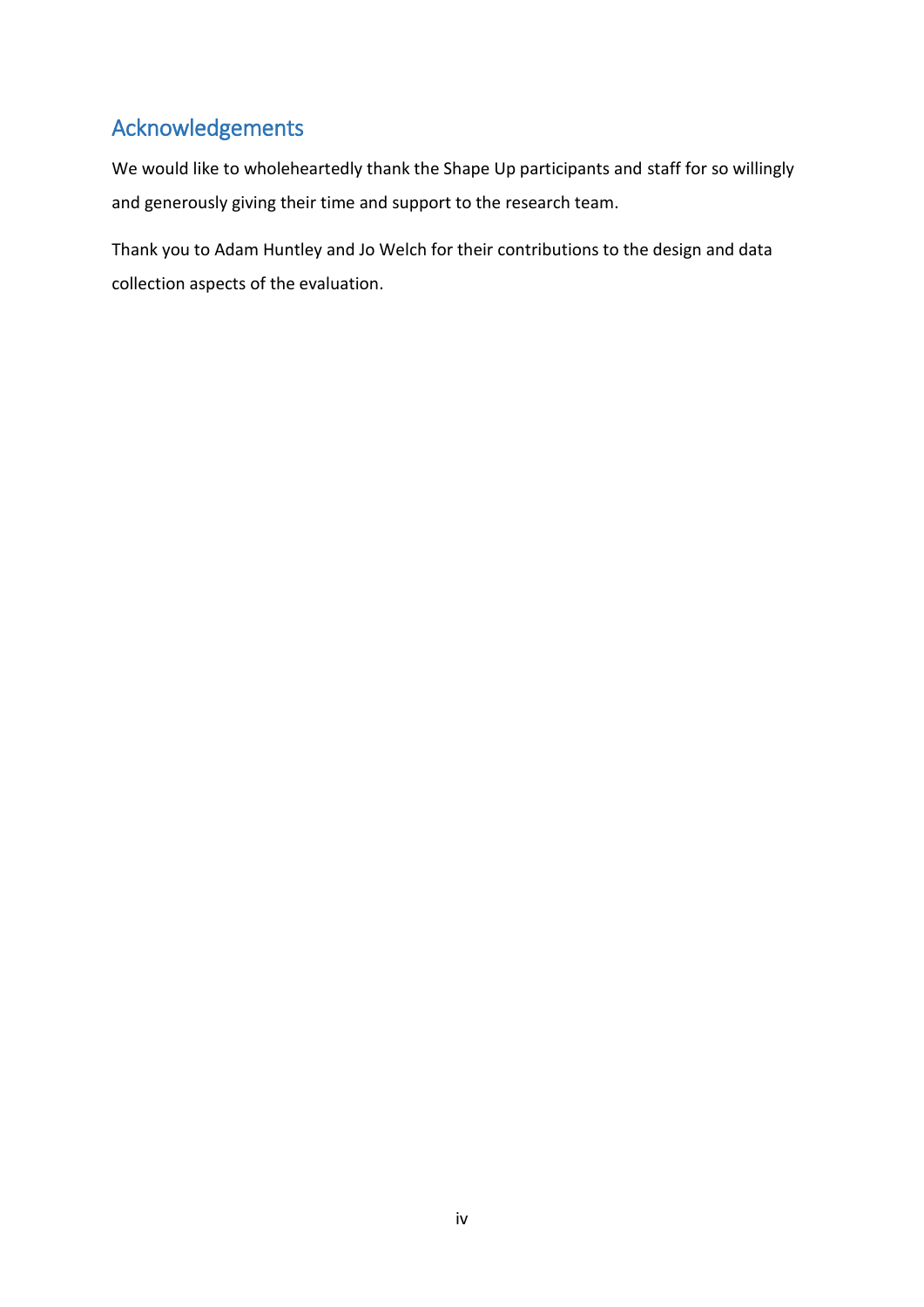## <span id="page-4-0"></span>Introduction

The rising proportion of men and women who are classified as obese in the UK is of concern to public health stakeholders. Obesity in adults is defined as having a BMI of 30 or above<sup>1</sup>. Data from the Health Survey for England in 2014 suggests that 23.4% of men and 26.8% of women are obese, an increase from 13.2% and 16.4% respectively in 1993<sup>2</sup>. Men in the UK have one of the highest rates of obesity in Europe [\(OECD 2014\)](#page-24-0). More than three quarters are overweight or obese when aged 35-64 and a third of UK men are obese during this stage of the life course [\(Gray and Leyland 2012\)](#page-24-1).

Obesity is often associated with a higher prevalence of a range of long term or life limiting conditions including type 2 diabetes, cardiovascular disease and cancer. The rising numbers of obese adults in the UK could account for an additional 668 000 cases of diabetes, 461 000 cases of heart disease and stroke and 130 000 cases of cancer by 2030 [\(Wang, McPherson et](#page-25-0)  [al. 2011\)](#page-25-0). The cost to the NHS of treating obesity is predicted to reach £9.7 billion by 2050 [\(Foresight 2007\)](#page-24-2). Identifying effective ways to prevent or treat obesity is therefore a public health and health service priority and particular attention needs to be paid to the elements of an intervention that may attract or repel men from taking part.

Watford Football Club's Community Trust developed a 12-week nutrition education and physical activity programme aimed at men with a BMI of 30 or above<sup>3</sup> and aged 18-60 years. The programme was developed in the light of positive evidence from interventions offered by other football clubs. For example in Scotland the Scottish Premier League fund a 'Football Fans in Training' (FFIT) programme. A randomised controlled trial of men taking part in FFIT showed that the programme attracted obese men at extremely and very high risk of developing type 2 diabetes, cardiovascular disease or hypertension, i.e. men likely to gain significantly from losing 5-10% of their bodyweight [\(Hunt, Gray et al. 2014,](#page-24-3) [Hunt, Wyke et al.](#page-24-4)  [2014\)](#page-24-4). Notts County Football Club run a 15-week programme called 'Motivate'. Originally aimed at overweight and obese men the programme is now open to men and women of any

-

 $1$  BMI is an index of weight in proportion to height and is calculated by taking weight in kilograms divided by the square of the height in metres (kg/m<sup>2</sup>).

<sup>2</sup> [https://www.noo.org.uk/NOO\\_about\\_obesity](https://www.noo.org.uk/NOO_about_obesity)

<sup>&</sup>lt;sup>3</sup> The criteria is a BMI of 28 or above for men from black and minority ethnic groups, because of the higher risk of conditions such as type 2 diabetes in these populations.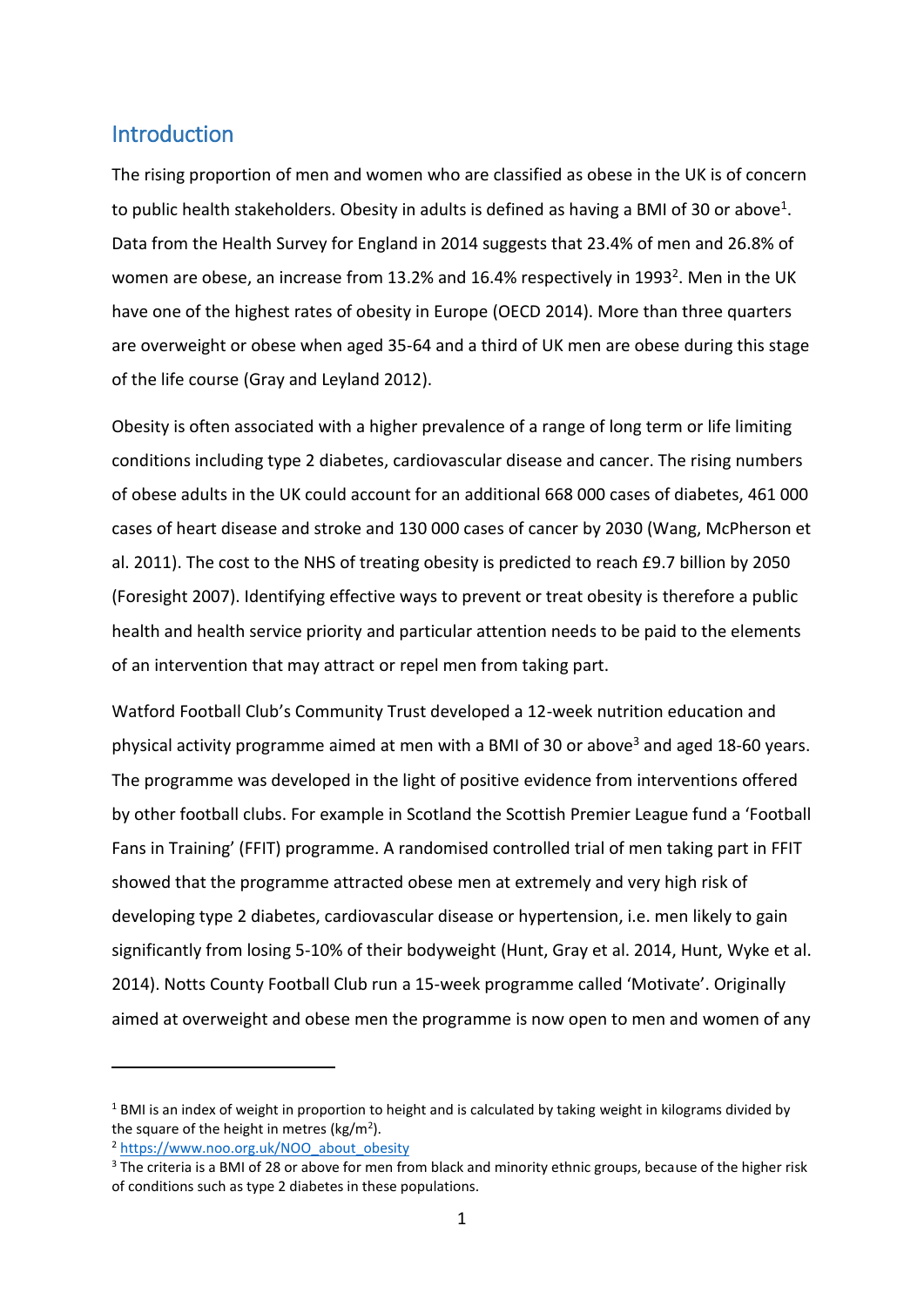BMI. An evaluation of the programme showed that it was effective in terms of weight loss for male as well as female participants [\(Rutherford, Gough et al. 2014\)](#page-25-1).

Shape Up consists of 12 weekly sessions, each lasting 90 minutes. Sessions begin with 30 minutes of nutrition education delivered by Watford FC Community Trust coaches. The education sessions deliver nutritional advice, behaviour change strategies and active lifestyle explanation and motivation. Each week a different topic is discussed; topics include portion sizes; food preparation; snacking; reading food labels; the importance of breakfast; peer pressure and controlling cravings. Men are weighed each week and then undertake a 60 minute full body workout session designed to burn calories and improve fitness levels; sessions are tailored to the fitness level of participants (less intensive in week one, for example and building on improved fitness levels by week 12) and men are encouraged to rest and recover whenever they need to. Exercise sessions are led by the Watford FC Community Trust coaches and are usually based around circuit style activities and small team games such as 5-a-side football. The project is co-ordinated and delivered from Watford FC's Vicarage Road stadium as well as at a range of community venues across Hertfordshire. The programme is funded by Public Health Hertfordshire and is currently available free of charge to the men who participate. The programme is advertised through the Football Club's communication channels, community and business networks and on match days in the stadium. Men can also be referred to the programme by their GP.

# <span id="page-5-0"></span>Evaluation design

The University of Hertfordshire was approached to undertake an independent evaluation of Shape Up during 2015. The aim was to use a realist evaluation design to qualitatively evaluate men's experiences of taking part in Shape Up, their motivation to take part and also to sustain the changes to diet and exercise necessary to maintain any weight lost. A realist approach helps to determine not just whether a programme works, but considers for whom it works, how it works and in what setting/s or contexts it works best [\(Pawson and](#page-24-5)  [Tilley 1997\)](#page-24-5). This approach goes beyond simply asking 'does this programme work' in order to generate findings that can help programme delivery to be enhanced. Our aim with this evaluation is to supplement the quantitative data collected and analysed by the Football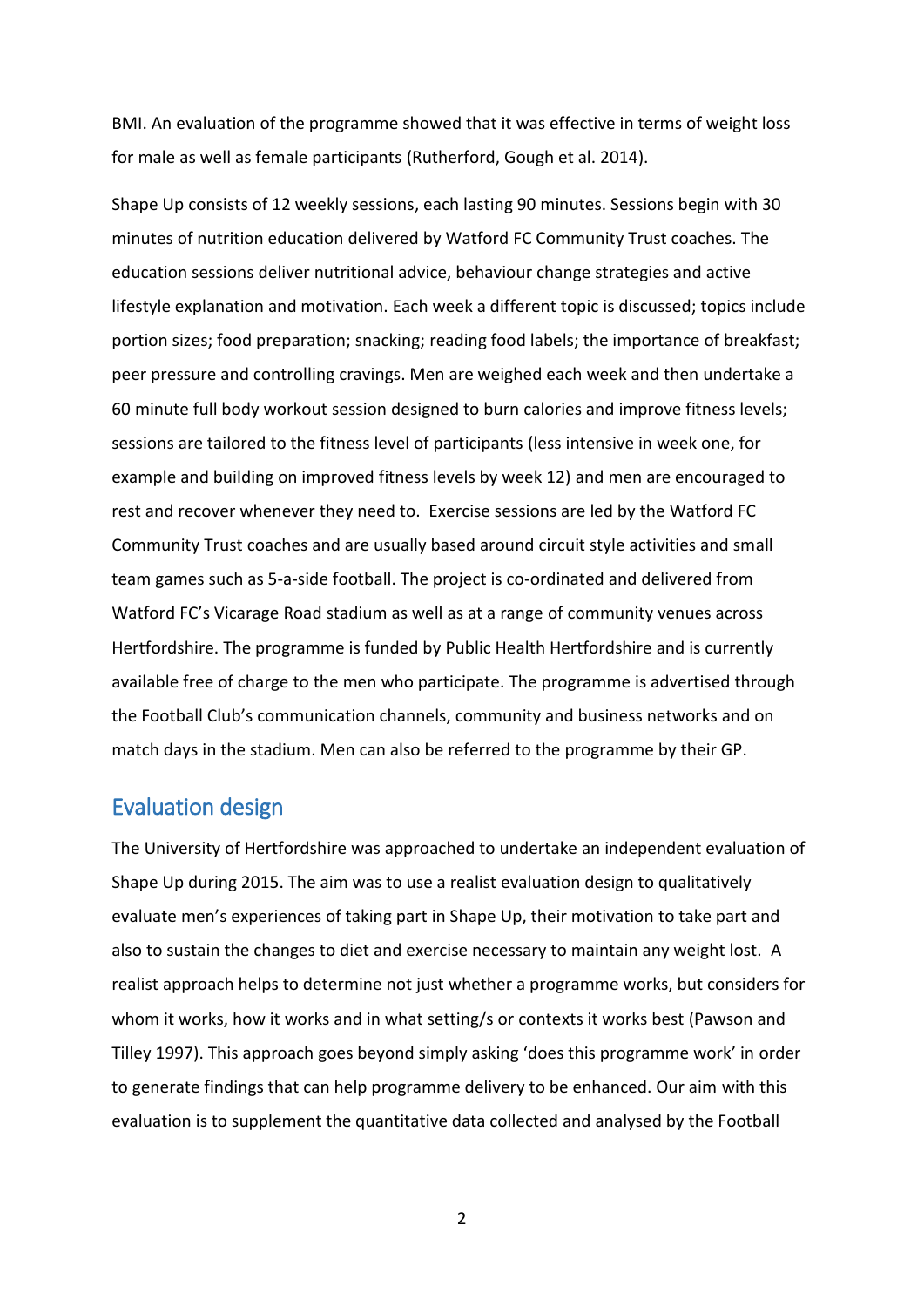Club's Community Trust regarding weight change and participation rates for those taking part in Shape Up.

# <span id="page-6-0"></span>Recruitment of participants

-

Whilst Shape Up is offered at various venues across Hertfordshire the evaluation concentrated on recruiting men attending sessions at a community centre in one town in the county, plus those attending sessions at the football stadium, so that we could assess whether men's experiences were different at the community venue versus the football stadium. Details of 11 men who had completed the 12-week programme were sent to the research team (with their consent) and they were emailed an evaluation information leaflet in July/August 2015 and invited to an interview at a place of their choosing. Eight of these men were interviewed; most came to the University but others were interviewed at venues such as cafes. Each of these eight participants was contacted again in January 2016 and given the opportunity to update the research team on how they were faring in terms of maintaining or changing their food and exercise habits since the formal end of their involvement with Shape Up. Two invitations for a follow up interview were sent to each participant and five men provided follow up information by email as a result.

In September 2015 the Shape Up facilitators gave out leaflets about the evaluation to men about to embark on the Shape Up programme at the community venues and football stadium. These men were invited to take part in two focus groups (one in week 1-2 and one in week 12-13<sup>4</sup>) as well as an individual interview during weeks 9-11 of the programme. The number of men who participated is shown in Table 1, below.

Two staff members involved with Shape Up were approached to take part in an evaluation interview and one gave consent to participate. Informed consent was obtained from each individual in writing before any data were collected.

<sup>&</sup>lt;sup>4</sup> It was not possible for the research team to conduct a focus group in week 12 with one group therefore the coach organised an extra physical activity session in week 13 to allow us to conduct a focus group then. These men were not the same ones who participated in the focus group in week 1.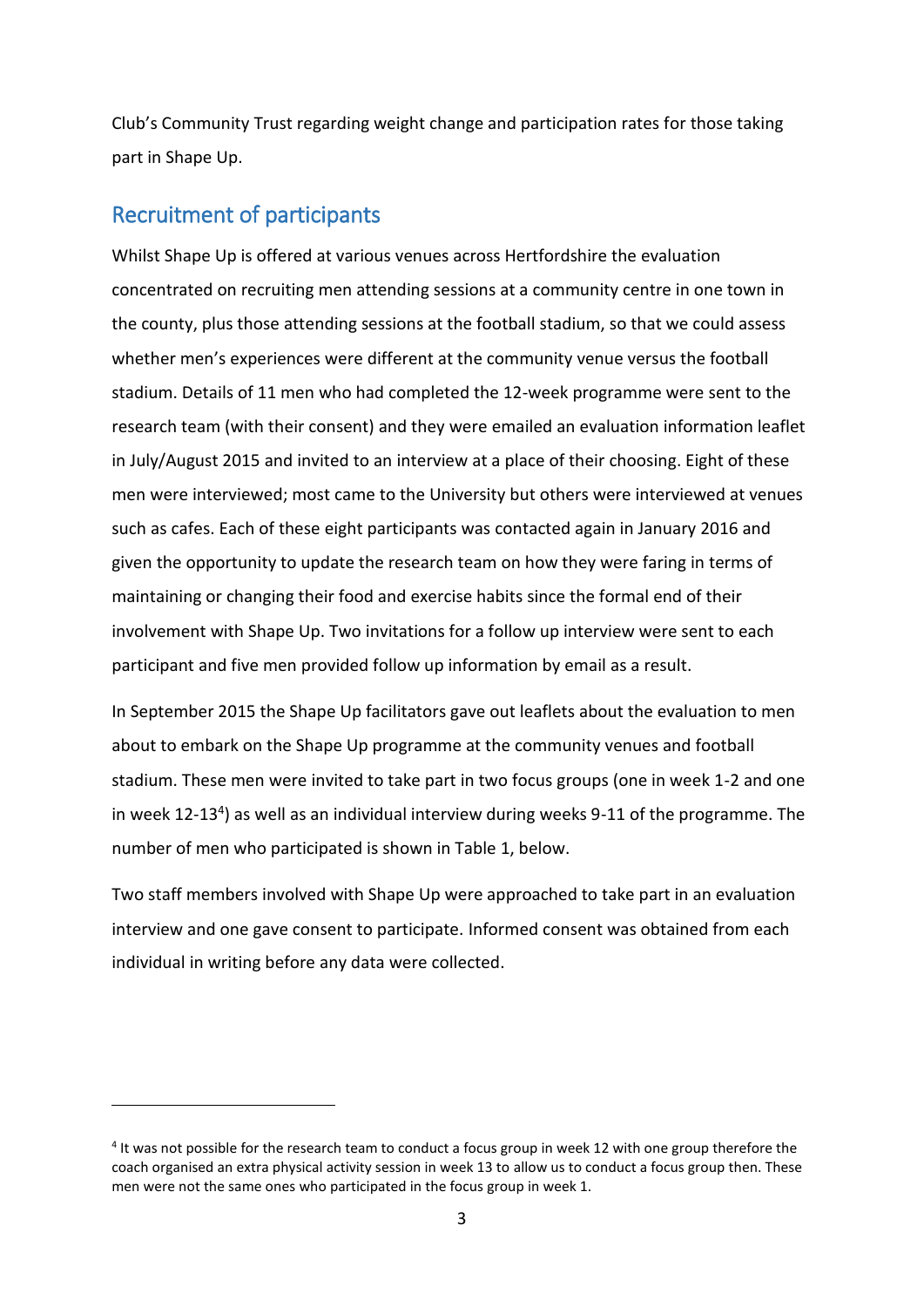|                                            | <b>Focus group</b>           | Follow up  |
|--------------------------------------------|------------------------------|------------|
|                                            | participants                 | interviews |
| Week 1 focus group $-$ football stadium    | 15                           | 1          |
| Week 2 focus group $-$ community venue     | 9                            | 1          |
| Week 12 focus group-community venue        | 7                            | 0          |
| Week 13 focus group-football stadium       | 7                            | 4          |
| Men interviewed who had completed Shape Up | $\qquad \qquad \blacksquare$ | 8          |
| Follow up interviews with 'completers'     |                              | 5          |
| TOTAL                                      | 38                           | 19         |

#### <span id="page-7-0"></span>**Table 1. Summary of interview and focus group participants**

## <span id="page-7-1"></span>Methods

## <span id="page-7-2"></span>*Focus groups and interviews*

We used focus groups in addition to individual interviews as each method helps obtain different types of evidence [\(Michell 1999\)](#page-24-6). Focus groups utilise the dynamics of a group; this means individuals challenge each other and critique what each has to say rather than statements being taken at 'face value' [\(Barbour 2008\)](#page-24-7). Individual interviews were used to allow participants to talk in more detail than is possible in a focus group and also to enable individuals to talk about personal reasons for wanting to attend the Shape Up programme (health or family concerns, for example), which could be difficult to raise in front of other participants [\(Kvale 2007\)](#page-24-8). Each focus group was facilitated by two members of the research team, to enable one researcher to ask questions of the group whilst the second made notes and spoke to individuals who arrived or left during the proceedings (ensuring written consent was obtained from latecomers, for example). This was necessary since the focus groups were organised during the Shape Up sessions so men came/went during the time before or after getting weighed and measured in another part of the room. This approach was taken to maximise the numbers taking part, rather than organising the focus groups after Shape Up sessions had ended, for example, as this was often quite late in the evening. Focus groups were audio recorded with the consent of those present and then transcribed.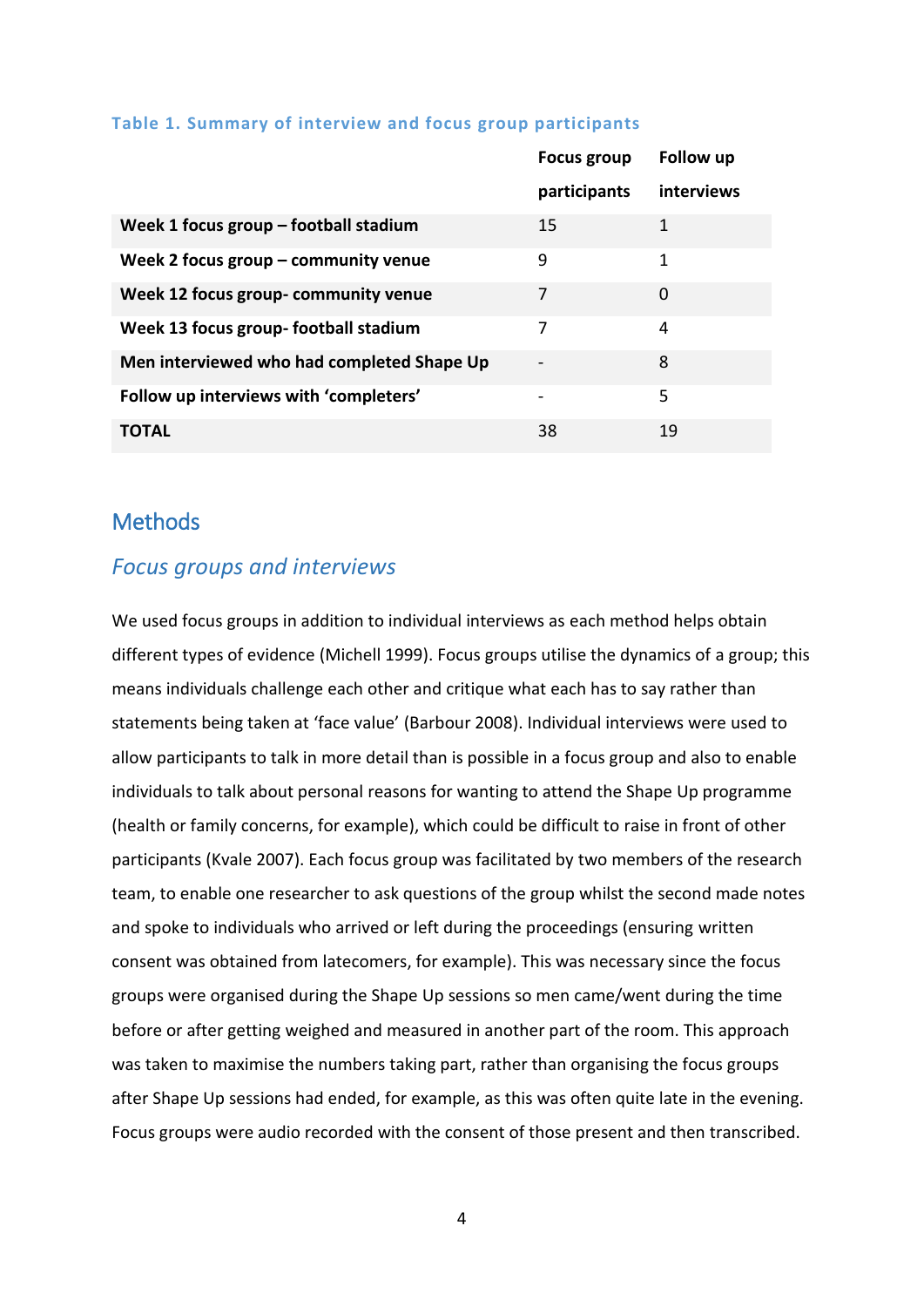Interviews were conducted face to face, by telephone or by email, to suit participant's schedules and preferences. Face to face and telephone interviews were audio recorded with each participant's consent and transcribed. Email interviews were only conducted with men who had previously been interviewed face to face; this meant rapport had already been established and the researcher could tailor emails depending on what was discussed previously [\(Ison 2009\)](#page-24-9). This approach worked well and ensured follow-up details could be obtained from five of the men.

Notes were written up after each focus group or interview to allow the researchers to document observations not recorded by the digital audio recorder (e.g. non-verbal dynamics, body language and interruptions during focus groups).

# <span id="page-8-0"></span>*Topics and questions*

Focus groups and interviews were semi-structured meaning that the same questions were asked of each group or individual but follow up questions were dependent on the answers given by individuals or the group, to ensure that we probed for details that were pertinent to each participant.

# *Individual interviews with men who had already completed Shape Up when interviewed (Aug/Sept 2015)*

- How participants heard about Shape Up/how they were referred
- Motivation for taking part in the programme
- Experience of the Shape Up programme (positive and negative)
- Personal changes since Shape Up ended regarding food practices (takeaways, food shopping, cooking, portion size etc), exercise habits, support from others (family, work colleagues, continued contact with the Shape Up team)

## *Focus groups week 1-2 (Sept/Oct 2015)*

- How participants heard about Shape Up/how they were referred
- Motivation for taking part in the programme
- Expectations of the Shape Up programme (positive and negative)

#### *Focus groups week 12-13 (Dec 2015)*

Experience of the Shape Up programme (positive and negative)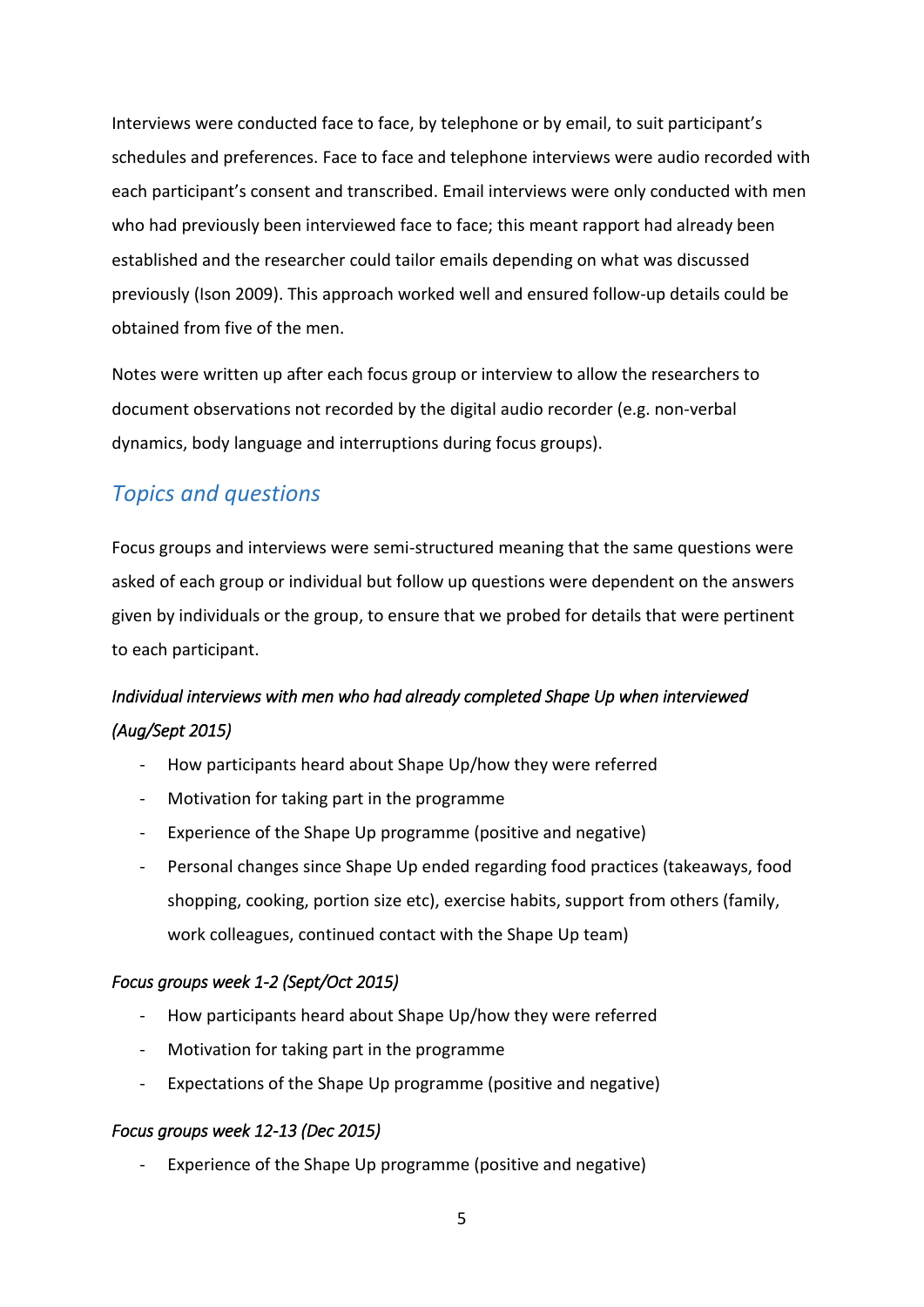- Personal changes since Shape Up week 1-2 regarding food practices (takeaways, food shopping, cooking, portion size etc), exercise habits and support from others (family, work colleagues)
- Perception of challenges ahead, in sustaining food and exercise habits

#### *Individual interviews in weeks 9-11 (Oct-Dec 2015)*

- Experience of the Shape Up programme (positive and negative)
- Further details about motivation for taking part in the programme
- Concerns/worries about taking part in Shape Up or sustaining new habits

#### *Follow up interviews with men who participated earlier in the evaluation (Jan 2016)*

- Personal changes since last interviewed in terms of changes to food practices (takeaways, food shopping, cooking, portion size etc), exercise habits, support from others (family, work colleagues, continued contact with the Shape Up team)
- Further reflections on the Shape Up programme (positive and negative)

#### *Individual interview with Shape Up staff member (Jan 2016)*

- Experience and perceptions of the content and delivery of the Shape Up programme (positive and negative)
- Perception of the men taking part in Shape Up (motivations, barriers to success, sustainability of changes)

# <span id="page-9-0"></span>*Data analysis*

All focus group and interview transcripts were subjected to a thematic analysis [\(Boyatzis](#page-24-10)  [1998\)](#page-24-10) and this was managed using NVIVO software (version 10), a programme for the organisation of qualitative data. Emergent themes from focus group transcripts were used to develop an initial framework, which developed as the analysis proceeded, subsequently incorporating themes emerging from interview transcripts. The analysis was verified by a second member of the research team.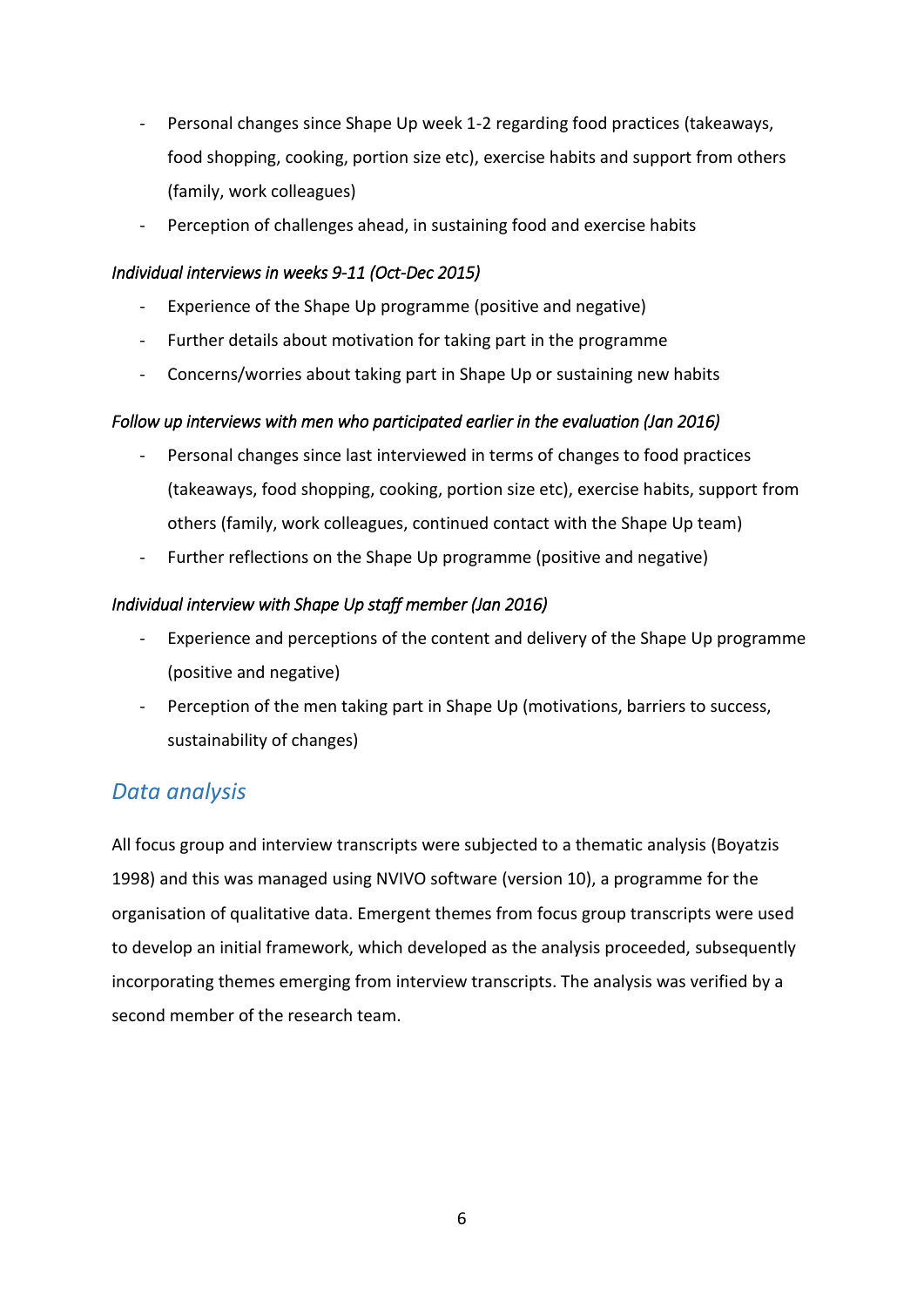# <span id="page-10-0"></span>Ethics approval and preparation for the evaluation

Ethics approval to begin the evaluation was obtained from the University of Hertfordshire Health and Human Sciences Ethics Committee with Delegated Authority in July 2015<sup>5</sup>. Whilst waiting for ethics approval the research team made two visits to Shape Up sessions, to observe the settings and to familiarise themselves with how the programme was delivered. This provided valuable background context prior to the data collection phase. In addition we consulted with members of the University's Public Involvement in Research Group, to fine tune the participant leaflets and consent forms.

# <span id="page-10-1"></span>Findings

The findings are presented around three main research questions with sub-themes included that relate to issues emerging from participant's accounts:

- Finding out about Shape Up
- Experiences of the 12-week Shape Up programme
- Motivation and experience of developing and sustaining new habits

The following theme is also presented as this was voiced by participants:

Developing the Shape Up programme

Text in *italics* is taken verbatim from transcripts and the following ID codes/abbreviations are used to accompany quotes: 'completer' if an individual was interviewed after taking part in Shape Up; 'WFC' if an individual took part in Shape Up at the football club venue; 'com' if an individual took part in Shape Up at a community venue; 'F/G' if an individual took part in a focus group.

# <span id="page-10-2"></span>*Finding out about Shape Up*

Men mentioned finding out about the Shape Up programme through a variety of means. Some saw it promoted on social media, via Facebook and Twitter. If they did not see it advertised on social media themselves, friends or family members flagged it up as

-

<sup>5</sup> Protocol number HSK/SF/UH/00116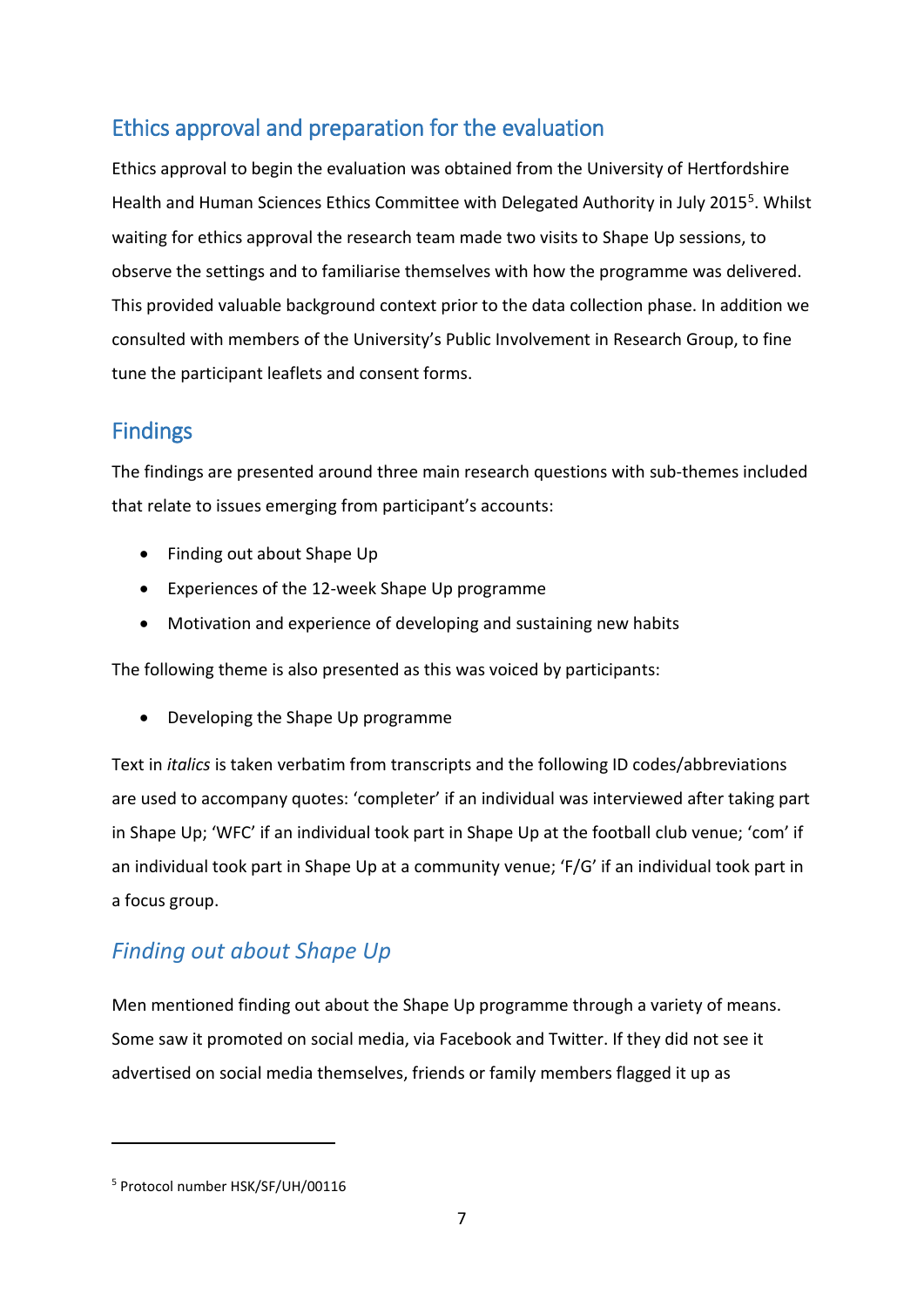something they might be interested in. Other men received emails from the Football Club or saw it advertised at the stadium, either via the 'big screen' at matches or in match programmes. The association of Shape Up with Watford FC was a draw for a lot of these men as they described themselves as fans of the Club.

#### <span id="page-11-0"></span>**Box 1. Comments about finding out about Shape Up**

*I went to Watford's last game of the season, which was a Sheffield Wednesday game,*  and I saw an advertisement about this Shape Up programme, well I thought, "That links *in nicely with what I've been trying to do" [completer PP2]*

*I had an email from Watford football club, I am a supporter and my three sons are all supporters…. Enquired, I thought, it is free, try and do something about my health in general [completer PP4]*

*I follow [the Club] on Twitter and I saw it on Twitter, they just tweeted it and then they put a link through for the website, so I went onto the website and had a little look and, you know, and registered and then in the final home game of the season, which was Sheffield Wednesday, it was in the programme when they had the first candidates, went on the field. [completer PP7]*

*I don't know how you guys all were made aware of it, but I wouldn't have found that unless I was arguing with my doctor [about my weight] [FG wk13 WFC]*

*I would never have known without a text from my doctor and I think he must have done, he's looked at the people, their BMIs, I assume, and then generic text to everybody with a BMI and you go in and apply onto the course [FG wk13 WFC]*

*Facebook, my Mrs saw it. [F/G wk2 com.]*

*I'm actually a Watford season ticket holder and last year there was a lot of press I think in the, around the ground and things like that so I saw it last year and I happened to be having a, I think it was a blood test or something, with the nurse in my local GP surgery and I was talking about, you know, the best ways to lose weight and things like that with her, just generally talking and she goes "Oh there's this course that you can join", so she referred me [interview wk11 WFC]*

The other main route to finding out about Shape Up was via local GPs. Participants either asked their GP about Shape Up after seeing a poster or flyer; participant's friends or family saw the programme advertised at their GP surgery and passed on information or GPs suggested to men that Shape Up was something they might consider trying. This was based on GP knowledge of a patient's attempts or desires to lose weight or because of associated health issues such as type 2 diabetes or a risk of developing diabetes. All the men spoke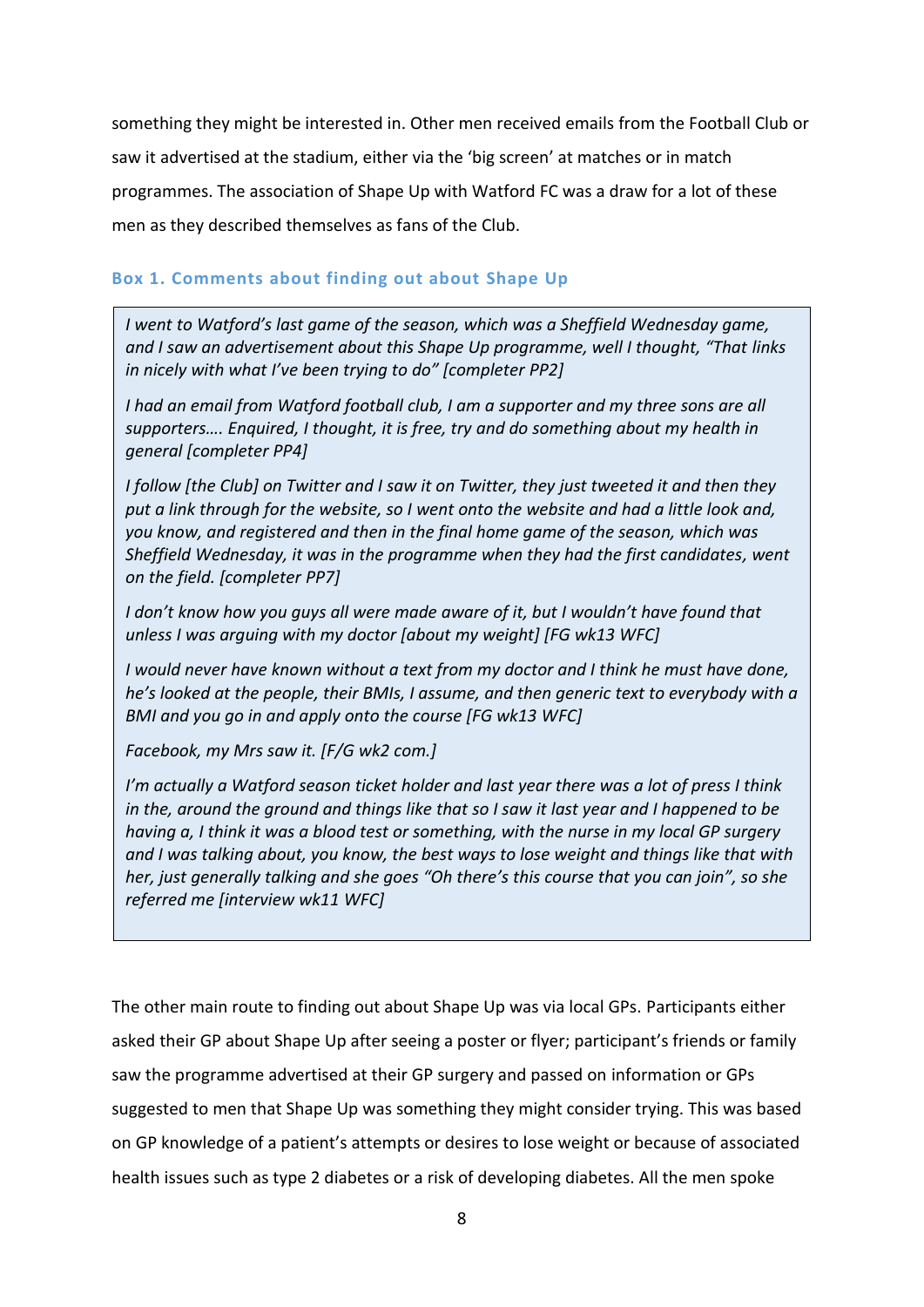positively about finding out about Shape Up<sup>6</sup>, saying that it came at the 'right time' or felt like it would be the 'right' type of programme for them.

# <span id="page-12-0"></span>*Experiences of the 12-week Shape Up programme*

All participants talked at length and with great enthusiasm about Shape Up – its content, delivery and format. Few participants had many negative things to say; the negative comments that *were* made are drawn on in the section on participants' recommendations for future Shape Up programmes but some points are also covered here, where relevant.

The overriding factors that made Shape Up a successful programme were, in the eyes of the participants in the evaluation, the 'male only' aspect and group camaraderie of the experience plus the knowledge and personal skills of the head coach and his team. Secondary to these aspects were the format and content of the different components of Shape Up (education, exercise, getting weighed) and, for those attending programmes at the football stadium, the inspiration of attending groups at this venue. The football stadium also had a negative impact for some, however, and this is also discussed below.

#### <span id="page-12-1"></span>Male group camaraderie

-

All the men who took part in the evaluation commented positively on the group nature of Shape Up and the advantages of it being male only. A few men said they would not mind if women (and also children who are obese) joined the programme, as they felt it would be of benefit to them, but these comments were not made by most of those we spoke to therefore they are not covered in any detail here. Some participants commented on individuals who did not complete the 12-week programme, viewing them as not attending at the 'right' time for them personally; men who were particularly 'large' were seen to disproportionately drop out of the programme. The staff member we interviewed agreed that the programme was not right for some men but he also acknowledged that coming to the sessions after a long, tiring day at work could be a barrier for some. Conversely though

 $6$  Men with more negative feelings would perhaps not come forward to take part in the evaluation or dropped out before the evaluation took place.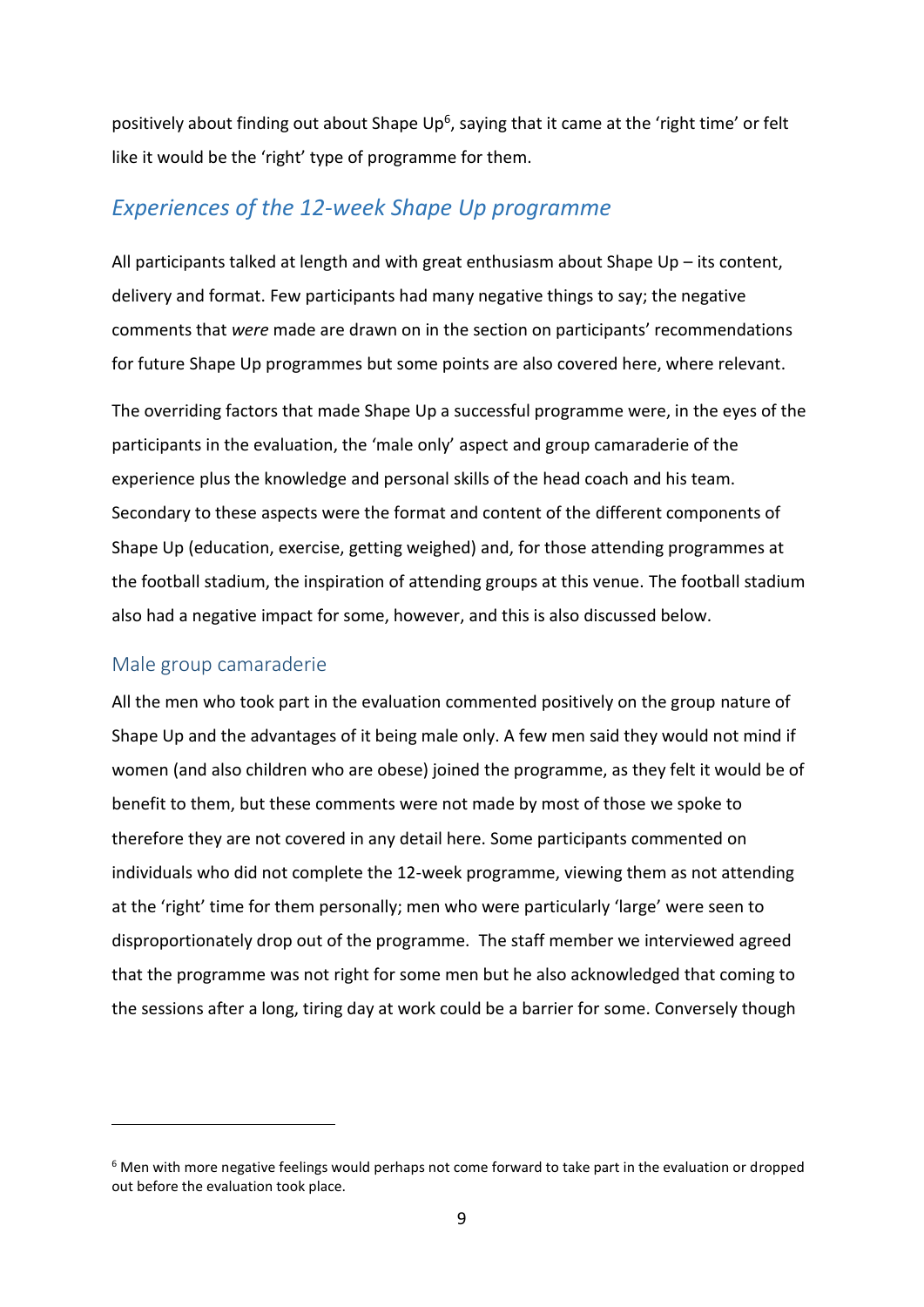he reported that some men "*really shine"* on the programme and many of those also have busy jobs and lives.

Many participants spoke about the male 'banter' that ensued in group sessions; this was seen as a way of building relationships within the group but also, importantly, of ensuring that the group setting developed to feel 'safe' and supportive. Men said they could 'confess' to difficulties in changing their eating habits (continuing to buy kebabs was one example given) when the coach was delivering the education component of a session, for example, without fear of this being looked down upon by the coach or the rest of the group.

#### <span id="page-13-0"></span>**Box 2. Comments about the male camaraderie at Shape Up**

*My wife goes to Slimming World and Weight Watchers and things like that, and they kind of really encourage each other. This was similar, but it also had the, it was a good, like, team spirit, but it was blokes as well, it was people like me, really, I suppose, you know [completer PP3]*

*I'd say one of the things I find very useful is the men only aspect of it, and it's not as if we're, I don't know, I don't know, all lude comments or, you know, it's not like that, but it's just having a men only situation [F/G week 13, WFC]*

*I think you get a feel good factor from the exercise, and I get the camaraderie and the mental side of it being part of a group, has helped me as well [interview wk11, com.]*

*When you're just looking around on the Internet or wherever you're looking, there's a lot of classes for women, and there's not much for men, like just men [F/G week 12, com.]*

*I think everyone felt fairly comfortable straightaway and that's kind of gone on for about ten weeks to be honest. A couple of friendships forming with people, so it's been good [interview wk11, WFC]*

*I think the fact it's a single sex class is actually probably quite good and the sort of, the exercise and that, so blokes are not trying to show off in front of women or they're not embarrassed for whatever reason, I think it's quite a good class [interview wk11, WFC]*

#### <span id="page-13-1"></span>Knowledge and skills of the Shape up coaching team

All the participants spoke extremely positively about the coaches who deliver the Shape Up programme. The head coach in particular was unanimously viewed as a key asset,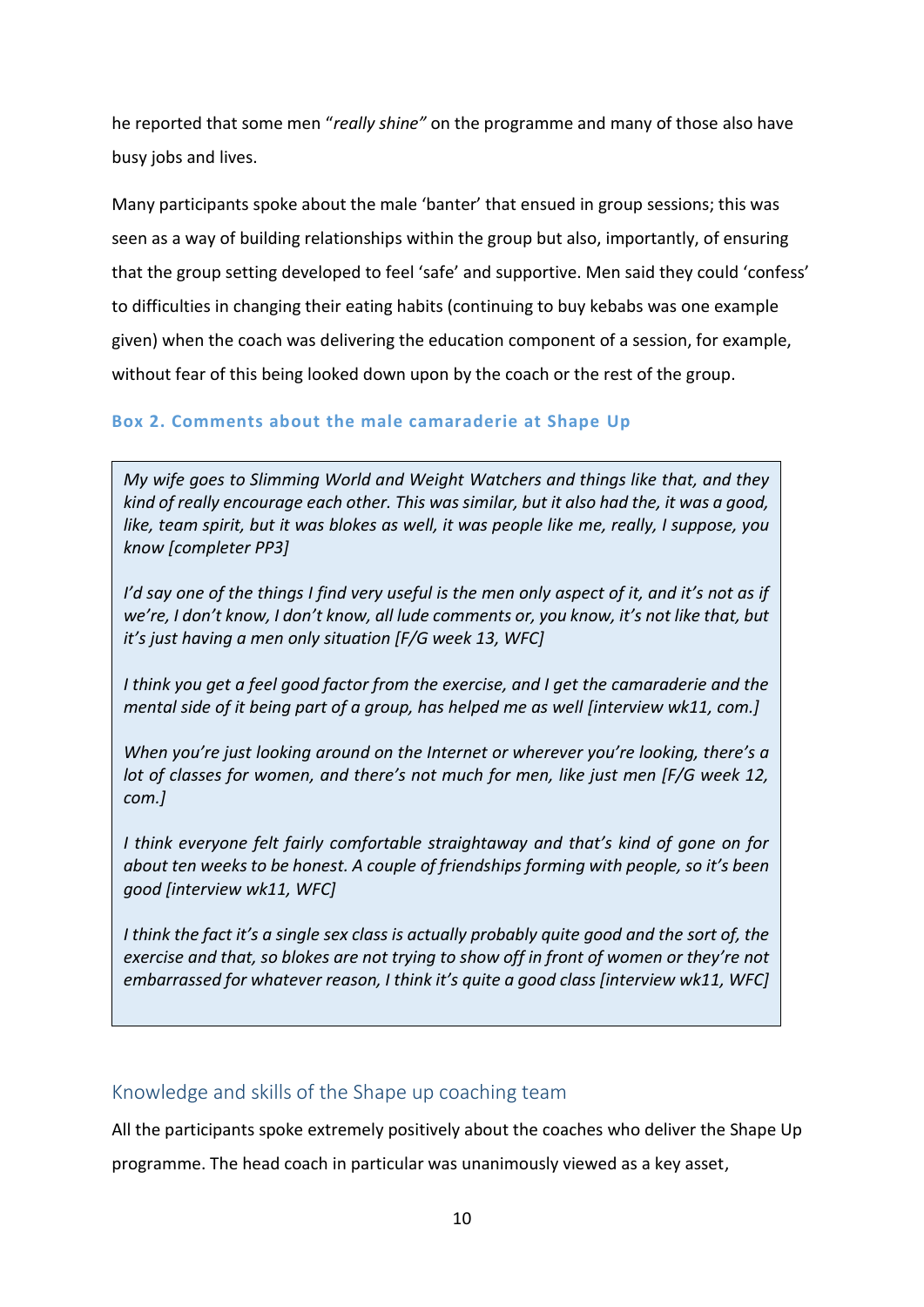influencing the popularity and successful delivery of Shape Up. This related to the coach's knowledge of nutrition and his ability to deliver the education sessions in a way that 'made sense' to those taking part. He used Powerpoint to deliver the sessions each week but many men commented that the coach's knowledge was deep and extensive and that the Powerpoint slides were used as a visual aide rather than being the lynchpin of the presentations. The participants had a deep respect for this knowledge and also the coach's understanding of how nutrition education is not always easy to implement in everyday life. The coach did not castigate individuals who were failing to implement the dietary changes he suggested and many participants said they were happy to hand in their completed food diaries each week and take on board the feedback given, even when they had not eaten particularly healthily or received extensive comments from the coach on their diary entries.

The head coach was also seen as someone who knew how to tailor the exercise component of Shape Up to individuals with differing fitness levels, health issues and motivation. Participants said the coach knew how to push them beyond what they thought they were capable of yet still ensured that exercise sessions were safe.

The interpersonal skills of the head coach were also seen as being exemplary; he was able to get the best out of participants and this was reported to be a critical factor in motivating men beyond the end of the Shape Up programme. Almost all the participants commented on support the head coach continued to give them, beyond the 12 week programme. He liaised with them via text message, phone or email and suggested ways they could continue with the exercise habits they had developed.

The head coach was therefore an essential pillar of support during and after the end of Shape Up. The staff member we interviewed agreed with the men's evaluation of the head coach, reporting that the way he delivered the courses and the rapport he developed with the men made a big difference to the way Shape Up worked.

The assistant coaches were mentioned less extensively during the evaluation but were very much viewed as part of the Shape Up team and were liked by participants. A few participants mentioned that some assistant coaches from the Community Trust were not as skilful at motivating participants and did not always exhibit the same level of knowledge or understanding as the head coach; this is perhaps not surprising given their more junior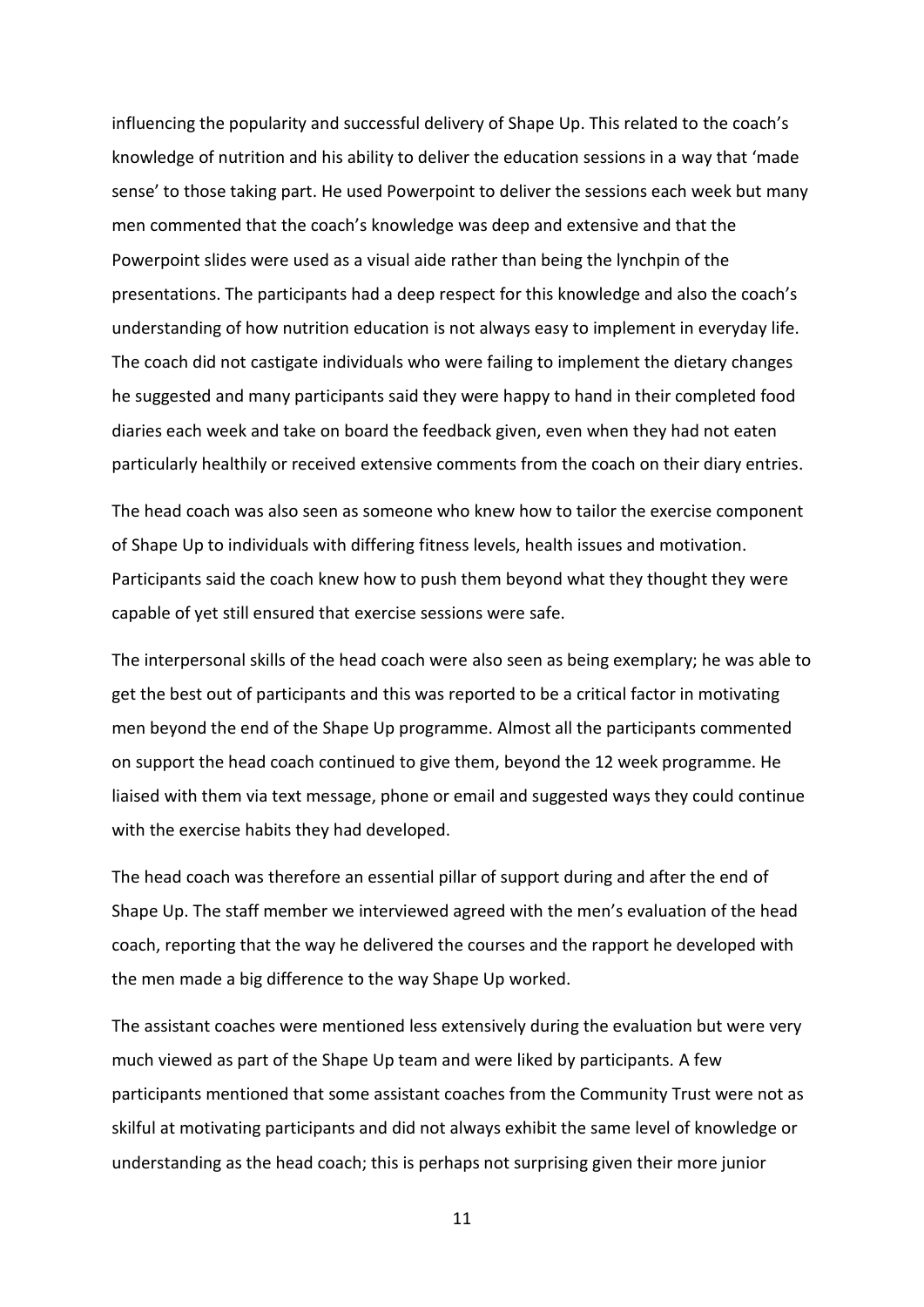status. This perception was not universal (see comments in Box 3) but the issue is returned to in the final section of the report.

#### <span id="page-15-0"></span>**Box 3. Comments about the knowledge and skills of the Shape Up team**

*[The coach] made himself available to us well beyond the once a week sessions, and I was so impressed [completer PP2]*

*The coach himself was very good, the guy who ran it was very good so it was that right balance of kind of understanding but actually pushing people and not letting you get away with too little which was good and he did that with a light touch which was good [completer PP8]*

*my interpretation is that [the coach] has written the course, because he's passionate about it and you know, he puts a set of slides up on the screen but he's not reading the slides, he's, he's using them as a prompt and the other course, the guy was reading it word for word and I think hmm, I'm not sure if I believe that. It doesn't really reinforce the message [completer PP1]*

*These two [coaches] have been good that way as well, in that if they've seen someone who struggles in a certain exercise, they'll give them a little bit of personal training to one side, which is good [F/G wk12, com.]*

*Because a lot of these courses I've heard about, and a few of them I've done, and they're always, you know, not well organised, not well run and they don't know what they're doing. This was different, [the coach] knew what he was doing, he's a confident guy, he listens to your concerns, answers any questions, and the way that it was run, even his assistant, I can't praise enough, he's very good and he's there motivating, and even when he sometimes takes over the classes…he's telling us, oh, do star jumps or run on the spot and all that, he's very good, he helps with the technique, I struggled with the complex stretches and stuff like that, and he will happily explain it to me again, and he'll get me to improve my technique, so I'm very happy with that.*

## <span id="page-15-1"></span>Format and content Shape Up sessions

Each Shape Up session consisted of a nutrition education component, a weekly weigh in and then a full body workout. The nutrition education sessions were seen as informative, practical and accessible. Whilst some men commented that they felt the information related to things they 'already knew' they also added that they usually came away with new knowledge and a better understanding of how diet can make a difference to health and wellbeing, as well as to their weight. Some men reported that they learnt a great deal that was new to them during Shape Up. There were no negative comments made by participants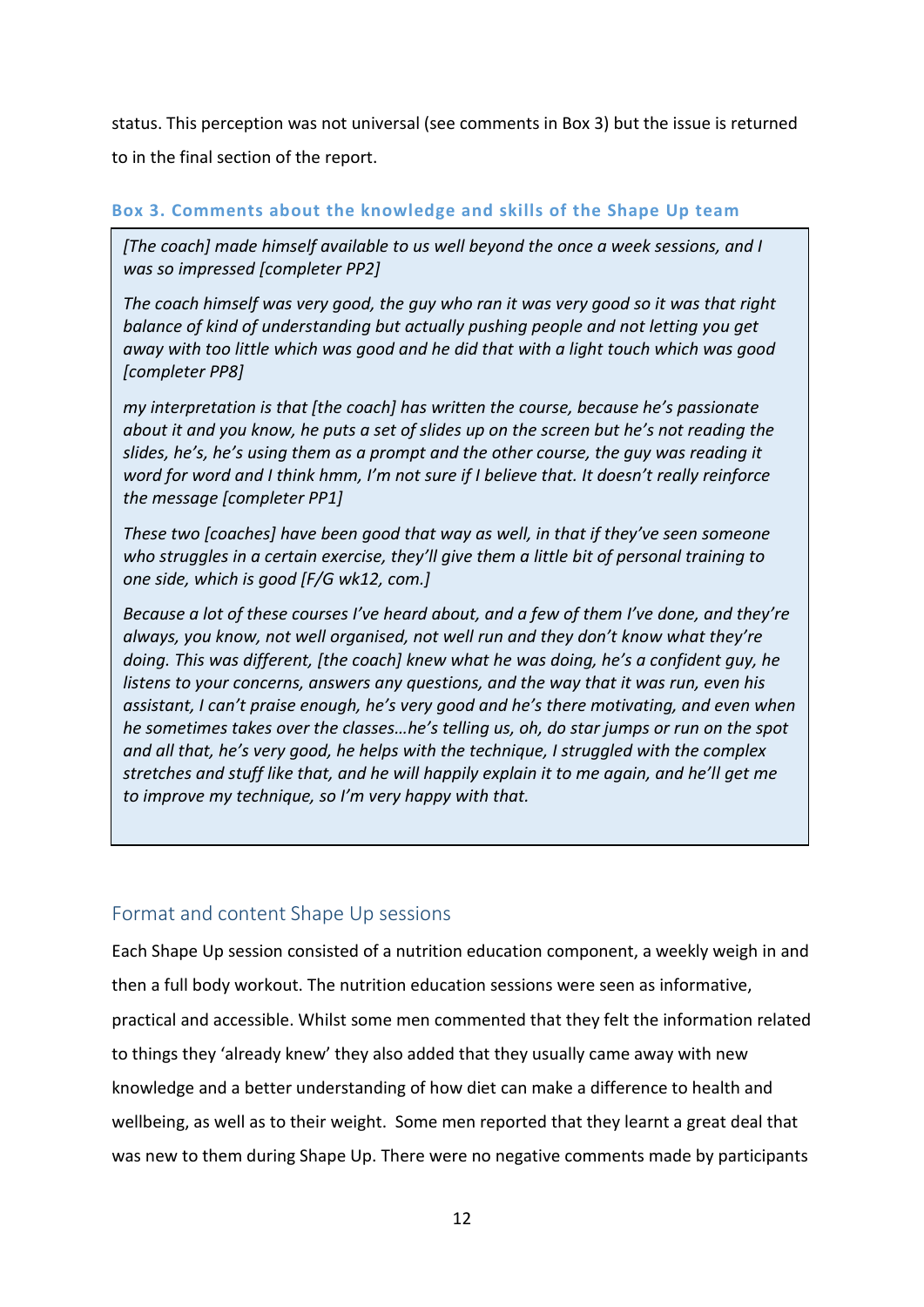about the content of the nutrition education delivered through the programme. Completing food diaries, whilst seen as challenging to do by some men, was viewed as a useful exercise. The staff member we interviewed said he felt the nutrition education was not about preaching a *"weight loss diet"* but about giving the men tips on how to make better decisions in the longer term about what to eat. He felt the sessions were pitched such that when motivation to change was waning, in the middle of the programme, hearing about the medical consequences of obesity, for example, helped many men to keep attempting to improve their diet. The structure and delivery of the nutrition component of Shape Up was therefore well received.

Putting the nutrition knowledge into practice was viewed by some participants as being made a little easier because of the weekly weigh in. Knowing they would 'face the scales' each week meant being more prepared to avoid dietary temptations in order to see a loss, or to maximise the weight lost each week. The staff member we spoke to added that some men expected to see dramatic results each week in terms of weight loss but this was only possible if they made significant changes to their eating habits and many were unable to achieve this on a weekly basis.

The exercise sessions, being a mix of team games and individual activities, including 5-a-side football and workouts based on circuit training, were viewed by the participants as challenging but enjoyable and worthwhile. The men said that they were aware how far they had progressed and several commented that the coach informed them that what they were capable of in week 1 of the programme became just the warm-up part of the final sessions of the programme, which made them feel proud of what they had achieved. The group dynamic worked to make the sessions competitive, which most men said they enjoyed. A small number said the competitive element concerned them, in terms of the potential to lead to injury when men got 'carried away' with wanting to win/beat others in the group. The staff member interviewed said the competitive element really helped some men to push themselves and that many saw good weight loss as a result, he felt.

In summary, the nutrition education was seen as accessible and worthwhile but sometimes the knowledge gained was viewed as difficult to put into practice. The weekly weigh in worked as a motivator for many men, in terms of helping them to make dietary changes.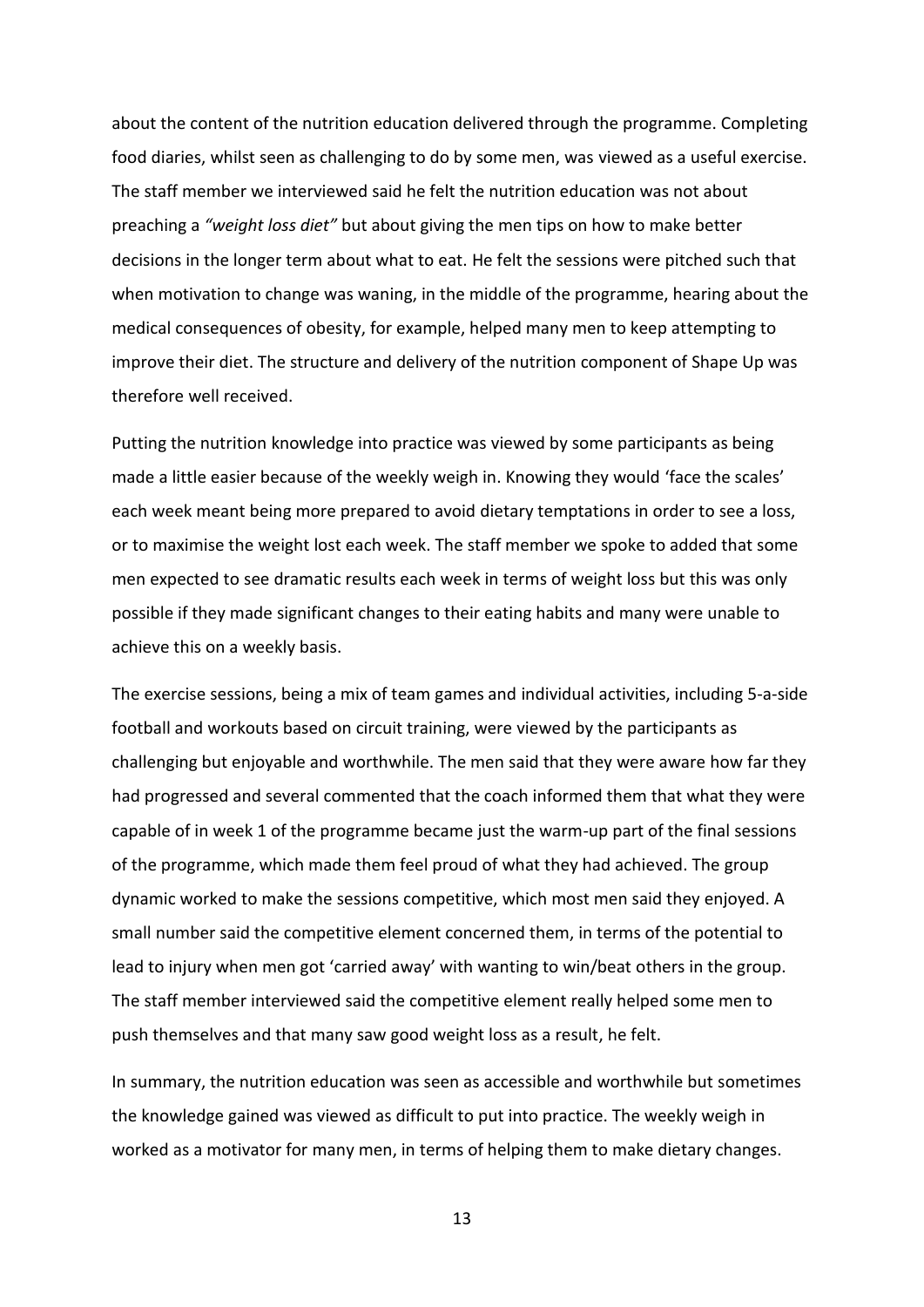The exercise component of Shape Up was viewed by all as challenging but enjoyable and therefore easier to sustain than changes to eating habits.

#### <span id="page-17-0"></span>**Box 4. Comments about the format and content of Shape Up**

*I would say the quality of the presentations and the handouts here, because they give it to you in such a usable fashion [F/G wk13, WFC]*

*I think, as it was the first one, I enjoyed every aspect, I don't think I would change anything [completer PP4]*

*I think that does focus you, the weigh in as well, does sort of, you think, yeah, if everyone else is losing weight and then if you have stayed the same or you've gained two weeks running you think that's not good, so yeah [F/G wk 13, WFC]*

*I did enjoy it until we come up against a team that was a bit serious one night, and I got deliberately elbowed in the chest…and I had a great big bruise about that big, and that put me off a little bit, because I love my football [F/G wk12, com.]*

*The guy who introduced the session would kind of give you the theme....the focus on the session, then you'd do a weigh-in, then you'd do some food education that was the focus of the session, then you would tend to do some stretches to kind of get you warmed up and maybe some sort of circuits and then they would either intersperse the circuits with basically a kind of five-a-side game, so it was inside and I thought it wasn't going to work actually because it was inside but it was fine, it was in a kind of community sports hall and you know, so you would just play against each other and it worked really well actually [completer PP8]*

*I mean that's the other thing obviously I think that hopefully we'll learn from the course is when to eat and what to eat before you exercise and afterwards as well, you know, so I'm looking forward to it. It's arming us with knowledge we can take away [ F/G wk1, WFC]*

## <span id="page-17-1"></span>The influence of the Vicarage Road football stadium

For Watford FC fans, training at the football stadium during the Shape Up sessions was reported as being inspirational. Being at the stadium on a weekly basis, seeing changes made at the ground during that time, running up and down the steps of the stands as part of circuit training were all cited as positive factors.

For some participants, however, the areas of the stadium used during the exercise sessions were viewed as inappropriate *("it's not really built for training*" [completer PP2]). The space was seen as quite narrow and the floor was made of concrete and therefore games of 5-a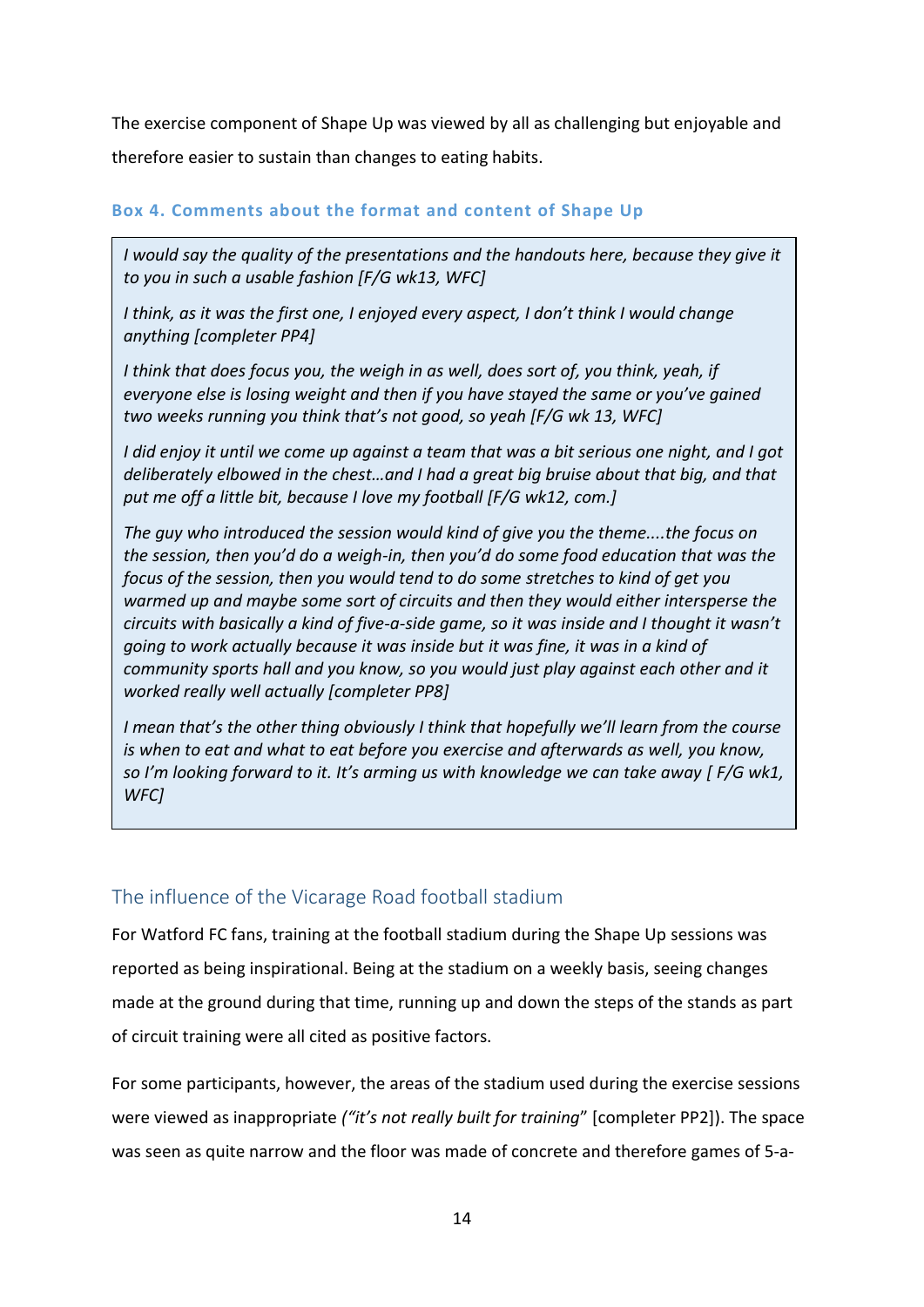side football were sometimes seen as physically demanding, resulting in men being pushed into walls, for example when the game became competitive or heated. Some participants said they held back during team games due to fear of injury at the stadium sessions.

# <span id="page-18-0"></span>*Motivation and experience of developing and sustaining new habits*

As men went through and completed the Shape Up programme they talked about how they were putting into practice what they were learning during the weekly sessions, both in terms of the nutrition education and the physical activity sessions.

In terms of physical activity many participants told us what additional exercise they were building into their lives, outside of Shape Up, either alone or with other men from the programme. Some participants mentioned walking more, or starting running, cycling or attending a gym. Others had booked local venues to organise 5-a-side games. In some cases the head coach had helped make such arrangements; he had also set up 'follow on' sessions for some participants, so that they could continue to have a structured workout together on a weekly basis. A small fee was charged for this. The staff member we spoke to said he felt the men supported each other to achieve their goals through continuing to meet up or to try new physical activities together.

Many men felt motivated to increase their physical activity levels because of improved wellbeing, fitness, confidence in their abilities or because of weight loss. Others were regaining enjoyment of being active, after years of inactivity. Participants often spoke about wanting to be a good role model to their children or grandchildren and being motivated to find new activities to undertake with their families as a result of the Shape Up programme.

Making and sustaining changes to eating habits were often reported by participants to be more difficult than sustaining physical activity. Some men felt that their diet was relatively 'healthy' and therefore there were few substantial changes that they could make, in their opinion. Others made changes to their diet in the earlier weeks of Shape Up but some less than healthy habits were reported as creeping back in. We talked to participants about how their work and home life impacted on dietary change and some felt that their families or work colleagues offered tremendous support. Others reported that support was less forthcoming. For example some spouses were reported as not wanting to reduce availability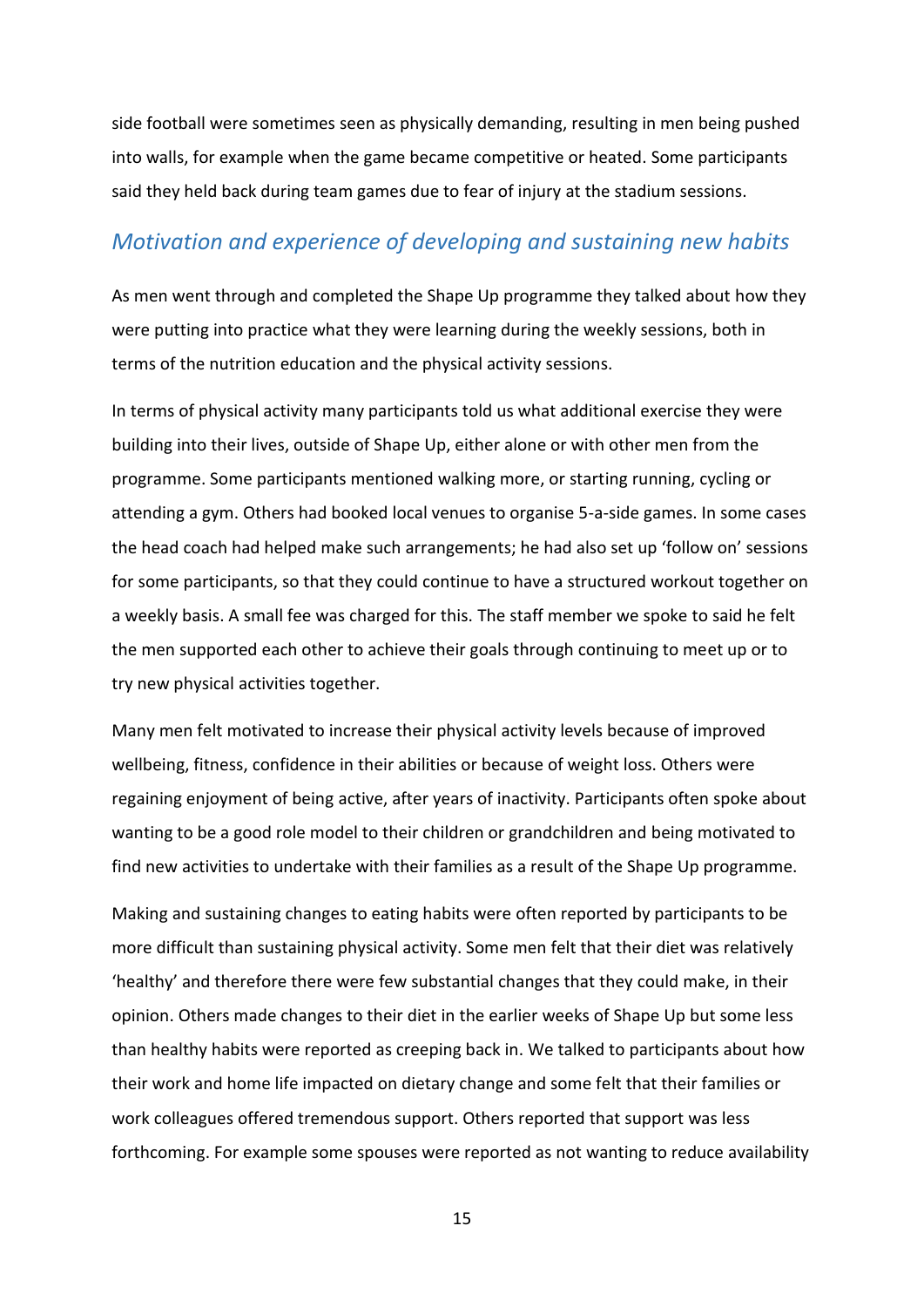of higher fat, higher sugar foods because they did not want to deprive children of these items. Some men found this difficult as temptation was always present at home.

The men who were followed up around six months after completing Shape Up had all continued being physically active. Many had added in additional activities such as spinning classes at the gym, local 5K 'park runs' or further 5-a-side football games. All said they enjoyed exercise as part of their lifestyle and none wanted to stop being active. Sustaining the weight lost was seen as challenging by these participants. Some had gained a few kilos and none reported losing substantially more weight since Shape Up ended. Most felt this was related to the difficulties of sustaining dietary changes. They were aware of what they needed to eat to lose weight but could not quite continue to put this into practice in a way that resulted in weight loss. Participants were in touch with the head coach who ran Shape Up and still appreciated his input and support.

#### <span id="page-19-0"></span>**Box 5. Comments about motivation and developing and sustaining new habits**

*Well I've just got to, really got to keep myself disciplined, you know, I've made some changes that I'm committed to really, I've just got to stick to it and not lose sight. I really want to get the weight off this time [completer PP1]*

*I must admit, I don't think I've lost a lot of weight actually to be honest, but I've been going through the exercises, and you know, I've been riding my bike, but I don't think I've been quite as serious [F/G wk12, com.]*

*My physical activity levels have gone up, I mean in my job I used to do a lot of walking anyway but now I attend the gym, I'm inclined to run places, I attend those classes, go to the gym two or three times a week, I've got a personal trainer at the minute [interview wk9, WFC]*

*I've still got cans of lager sitting in the fridge, every time I open the door and I look at them, [my wife], now and again will put a couple of chocolate sweets in because I don't, I like chocolate but I'm one of these people that if I break open a bar I'll have to eat the lot. So what [she] will do is, if I treat myself now and again, she'll take it off me and hide it, and put a couple of squares in the jar. So that way, you still feel as if you're not going without, you've still got a little treat [interview wk9, com.]*

*My problem is with my weight. I find it hard to cut down on eating. A lot of what I eat is healthy but I need to cut out the unhealthy stuff as well and plan better. I have lost a few pounds but not enough [follow up interview, PP3]*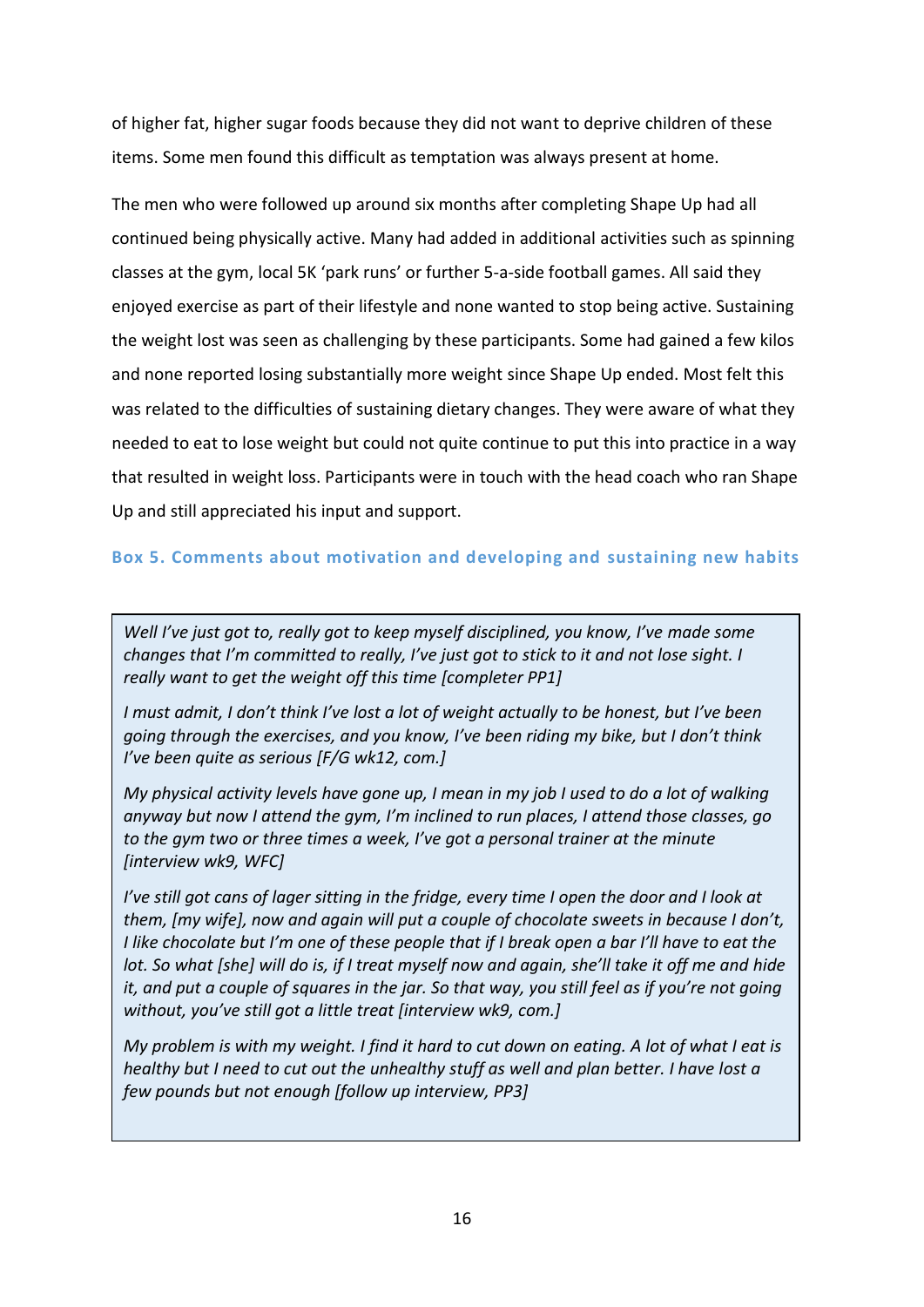# <span id="page-20-0"></span>*The development of Shape Up*

Whilst later in the report we make recommendations drawing on the evidence gathered and analysed for the evaluation overall, here we present findings drawn directly from participant's accounts of what future Shape Up programmes could consider or could 'look like'. These views are important, given the participants have direct experience of attending all 12-weeks of Shape Up and have the task of sustaining new habits when the programme ends, which many find challenging, as reported in earlier sections.

Overwhelmingly participants wanted Shape Up to last longer than 12 weeks. Many felt that the programme was 'just the beginning' but that 12 weeks is not long enough to develop new practices that become sustained habits over a long period. Some men said the programme should last for 6 or even 12 months in order to more significantly address public health in Hertfordshire. We discussed the issue of whether Shape Up should or could be paid for by men themselves, rather than by Public Health Hertfordshire or other funders. Most participants said they would be happy to pay – particularly after the initial 12 weeks ends, for follow on programmes to help sustain changes that support weight loss.

Participants did not, generally, have suggestions for changing the content or format of the 12-week Shape Up programme as they were very satisfied with it as it is currently delivered (see quote in Box 6 about not 'tinkering around the edges'). As mentioned earlier, a few men felt the programme could be broadened so that women and obese children could benefit from attending.

The Vicarage Road training facilities (particularly during the winter months and poorer weather) were seen by some men as inadequate and some suggested using a sports centre instead, or using the Watford FC training ground rather than the stadium. A few men said the start time of the groups did not suit them particularly well; many men did not work locally therefore struggled to get to the group on time some weeks.

Another suggestion put forward was the setting up of a shared Facebook group or other social media page for those taking part in Shape Up, so that the men could support each other in between groups and could offer suggestions and support to their peers.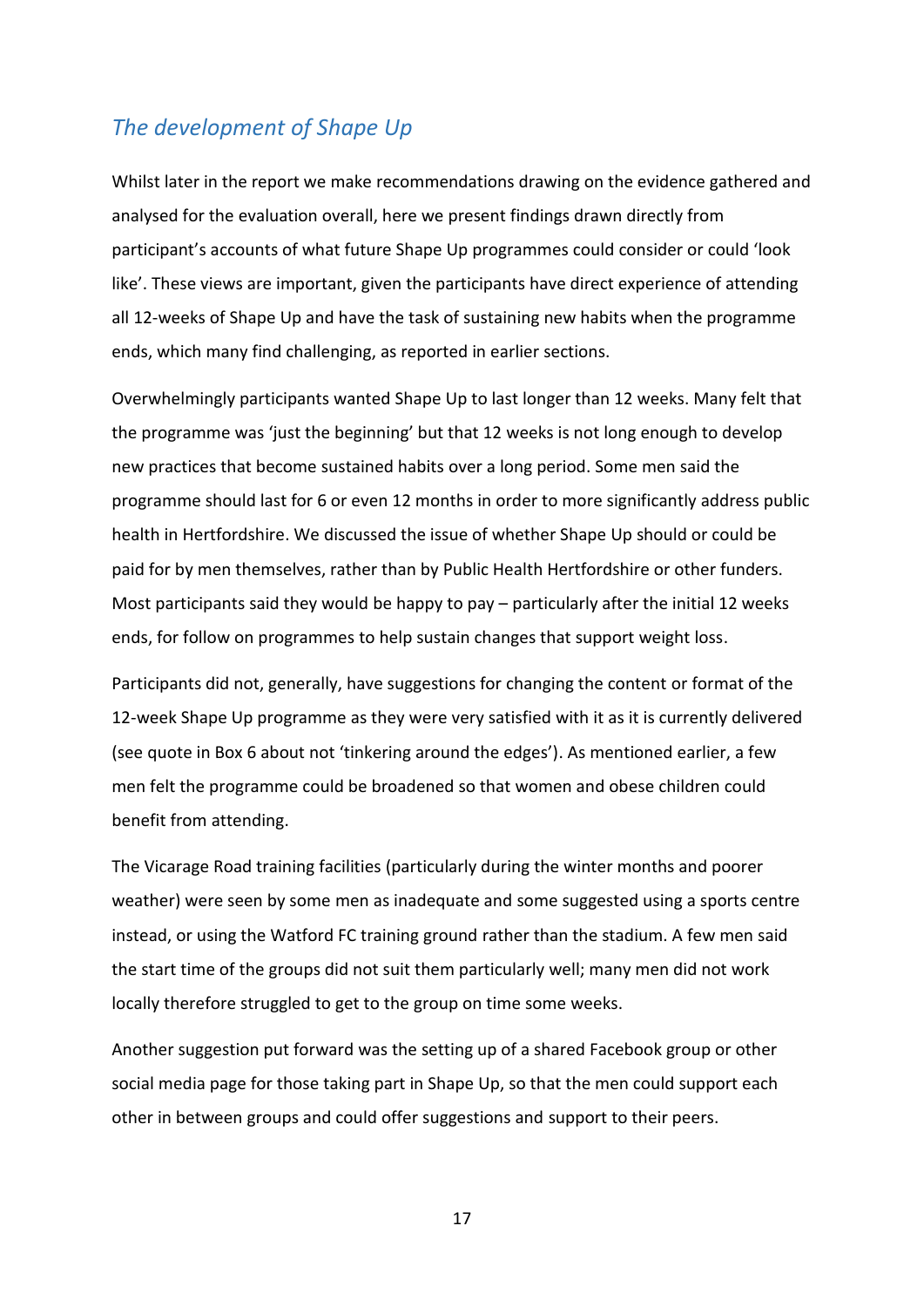Some men who took part in the evaluation were so supportive of Shape Up continuing in their local community that they showed us written endorsements and reflections that they had written about their experiences and copied us into or sent us correspondence with their local MPs, elected councillors and GPs, urging them to support the continuation of funding for Shape Up. Participants expressed strong views about the value of Shape Up for the local community and wanting as many people as possible to benefit from future programmes

#### <span id="page-21-0"></span>**Box 6. Comments about the development of Shape Up**

*These guys are exceptional, so if [the coach] is the man who's made the structure of this*  design of this programme, well they've got to make sure they replicate a lot of [him], but *they really seriously ought to be able to get Jeremy Hunt down here, if they want to do something really, instead of all this tinkering around the edges stuff, do this, would be my message to them [F/G wk13, WFC]*

*I would love it to have gone on, I would love to, you know, be able to do it permanently, but I understand that, you know, finance is an issue and, you know, it's really to kick start things, but you know, I would have been happy to pay. The other thing I would suggest, maybe, is if they set up, like, a closed Facebook group or some kind of social media where we could kind of encourage each other. I think that, kind of, works quite well as well [completer PP3]*

#### *I don't think 12 weeks is long enough, I really don't [completer PP5]*

*The actual programme, the actual 12 week programme, I think is really well thought through and works out quite well, I think, you know, like I say you could add stuff to that, you could probably set up some sort of online support group to help people through and all of that kind of stuff [completer PP8]*

*I think if one, two things we take out from this programme, is that it needs to be expanded, continually expanded into schools and other places, accessible for everyone, and the ability to, for people that want to increase it from 12 weeks to longer there should be that option where you can continue doing it [F/G wk13, WFC]*

*Do you think maybe that they should make these courses more accessible to carry on with them for middle aged men? Because my train of thought is, I know how it's made us feel, but surely NHS, wouldn't they benefit from this sort of thing as well, if people were encouraged to eat more healthily, exercise more, with these sort of courses going on? [F/G wk12, com.]*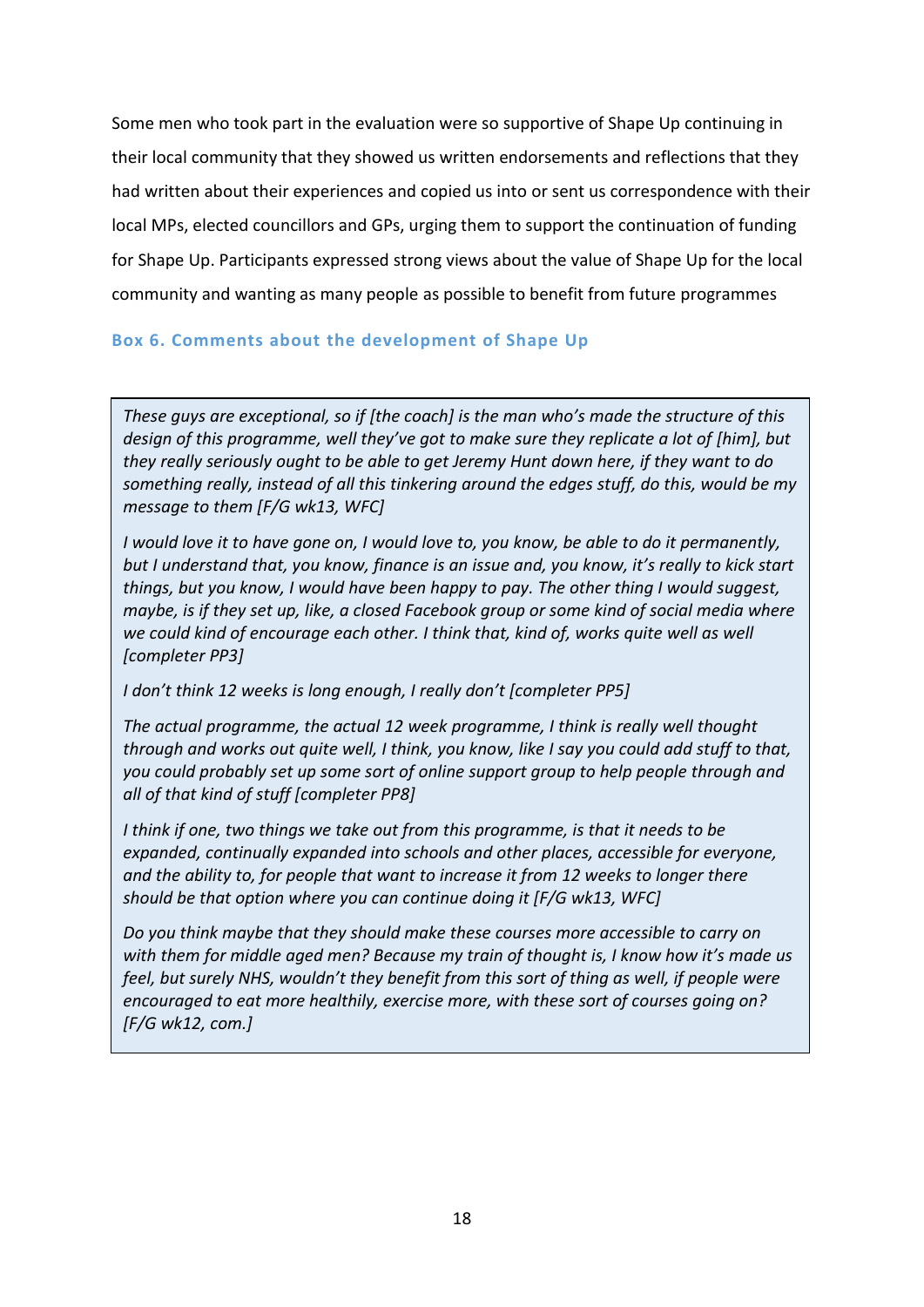# <span id="page-22-0"></span>Discussion and conclusion

This evaluation has explored the views and experiences of men who took part in Watford FC's Community Trust Shape Up programme. Whilst fewer than 60 men participated in the evaluation and we were limited in the number of programme venues we could observe or include, the views expressed by participants clearly show overwhelming support for a men only nutrition education and physical activity programme to help them achieve a healthy weight. We did not include the views of men who joined Shape Up but did not finish the 12 week programme and it is possible these men could hold different perceptions about the scheme.

Nonetheless, like the Scottish Premier League Football Fans in Training (FFIT) programme [\(Bunn, Wyke et al. 2016\)](#page-24-11) Shape Up is enjoyed by the men who attend and they rate it highly. The positive comments of those evaluated show that the content and format of Shape Up is appropriate and many men say they benefit from a weekly weigh in. They gain new knowledge and understanding about diet, behaviour change and the consequences of obesity and most find or rediscover that they enjoy being physically active. The fuelling of an enjoyment of exercise is a notable outcome among the men taking part in the evaluation.

# <span id="page-22-1"></span>*Recommendations for Shape Up*

Shape Up is delivered by a skilled and knowledgeable team of coaches; the head coach is highly regarded and is a key asset for Shape Up's continued success. The importance of this as Shape Up develops cannot and should not be underestimated especially as some junior coaches were viewed by participants as less knowledgeable and not as adept at motivating participants compared with more senior members of the team. We recommend that as more coaches are trained to deliver Shape Up they are taught to a high level of competency in terms of knowledge of nutrition, behaviour change and personal training as well as in inter-personal and communication skills. Less experienced coaches may not achieve as much as more experienced personnel and this could be detrimental to Shape Up's success in terms of weight loss outcomes.

The strategy for publicising Shape Up, using the Football Club's communication channels, community and business networks, in the stadium and via GPs is effective but we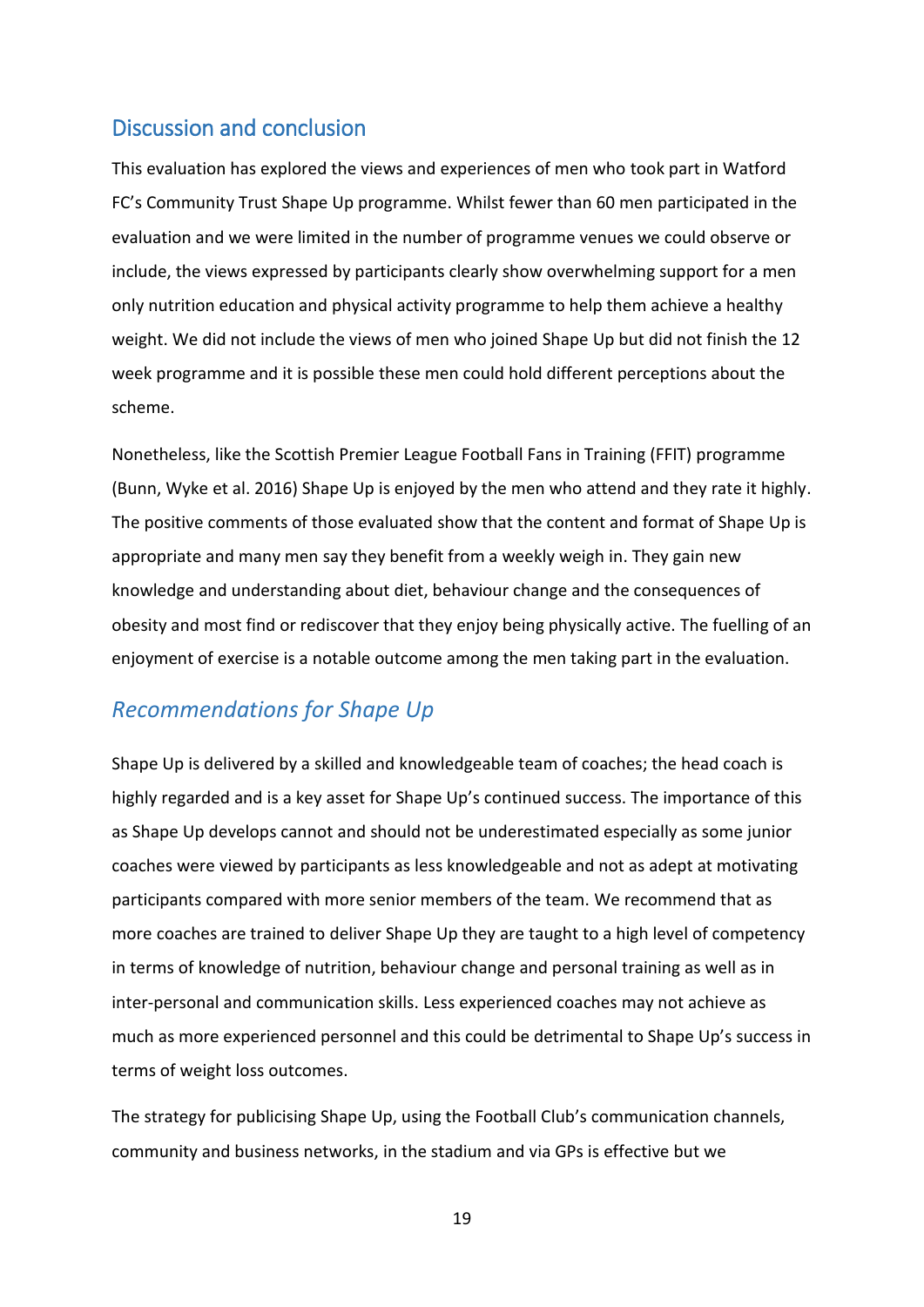recommend that more GPs are made aware of the programme. This would mean more GPs can target men with a high BMI and other conditions such as type 2 diabetes as these men have the most to gain from Shape Up, in terms of improvements to health. Ensuring men with a very high BMI are motivated to complete Shape Up needs some attention as these men were perceived as being more likely to drop out than men with a lower BMI.

There is a need to identify continuation programmes for men who have participated in Shape Up. Follow up opportunities should not, however, solely focus on exercise and physical activity; important as these are for health and wellbeing the evaluation highlights that helping men to sustain dietary change and achieve further weight loss requires some thought. Continuation programmes could be developed by the FC's Community Trust or by other providers and could be paid for by those attending. The evaluation findings suggest that including weekly a weigh in would be beneficial for participants.

<span id="page-23-0"></span>In conclusion, the evaluation shows that a programme such as Shape Up works for those men who attend it for 12 weeks, in terms of enjoyment, engagement with health behaviour change and lifestyle modification. What is needed now is a longer term evaluation involving both qualitative and quantitative components to assess whether men sustain (or improve on) their weight loss and changes to a healthier diet and whether improvements in health and wellbeing are discernible over a 12-24 month period, or longer. There is also a need to further explore how men who drop out of Shape Up could be better supported to complete the programme, in order to achieve better health outcomes. Collecting such evidence would clearly show the longer term benefits of Shape Up as part of the strategy for improving public health in Hertfordshire.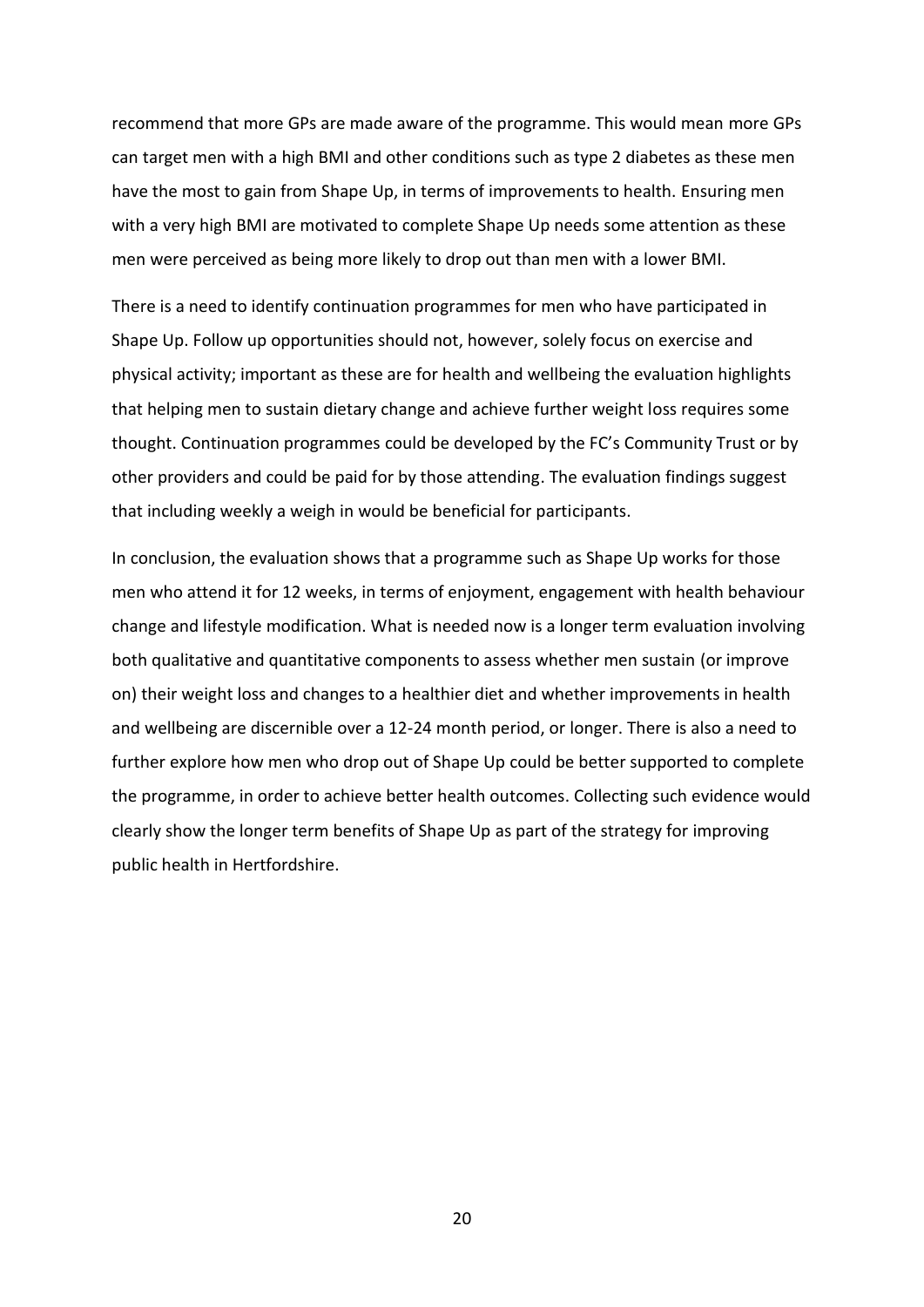#### References

<span id="page-24-7"></span>Barbour, R. (2008). Doing Focus Groups. London, Sage.

<span id="page-24-10"></span>Boyatzis, R. E. (1998). Transforming Qualitative Information: Thematic Analysis and Code Development. . Thousand Oaks, CA, Sage.

<span id="page-24-11"></span>Bunn, C., S. Wyke, C. M. Gray, A. Maclean and K. Hunt (2016). "'Coz football is what we all have': masculinities, practice, performance and effervescence in a gender-sensitised weightloss and healthy living programme for men." Sociology of Health & Illness: n/a-n/a. Foresight (2007). Tackling Obesities: Future Choices - Project Report. London, Government Office for Science.

<span id="page-24-2"></span><span id="page-24-1"></span>Gray, L. and A. Leyland (2012). Obesity (Chapter 7). The Scottish Health Survey 2011 volume 1: adults. S. C. Rutherford L, Bromley C. Edinburgh, The Scottish Government Health Directorate.

<span id="page-24-3"></span>Hunt, K., C. M. Gray, A. Maclean, S. Smillie, C. Bunn and S. Wyke (2014). "Do weight management programmes delivered at professional football clubs attract and engage high risk men? A mixed-methods study." BMC Public Health 14(1): 1-11.

<span id="page-24-4"></span>Hunt, K., S. Wyke, C. M. Gray, A. S. Anderson, A. Brady, C. Bunn, P. T. Donnan, E. Fenwick, E. Grieve, J. Leishman, E. Miller, N. Mutrie, P. Rauchhaus, A. White and S. Treweek (2014). "A gender-sensitised weight loss and healthy living programme for overweight and obese men delivered by Scottish Premier League football clubs (FFIT): a pragmatic randomised controlled trial." The Lancet 383(9924): 1211-1221.

<span id="page-24-9"></span>Ison, N. L. (2009). "Having their say: email interviews for research data collection with people who have verbal communication impairment." International Journal of Social Research Methodology 12(2): 161-172.

<span id="page-24-8"></span>Kvale, S. (2007). Doing Interviews. London, Sage.

<span id="page-24-6"></span>Michell, L. (1999). Combining focus groups and interviews: telling how it is: telling how it feels. Developing focus group research: Politics, theory and practice. R. Barbour and J. Kitzinger. London, Sage.

<span id="page-24-5"></span><span id="page-24-0"></span>OECD (2014). Health at a Glance 2014: Prevalence of obesity among men and women, 2012 (or nearest year) DOI:10.1787/health\_glance\_eur-2014-graph51-en Pawson, R. and N. Tilley (1997). Realistic Evaluation. London, Sage.